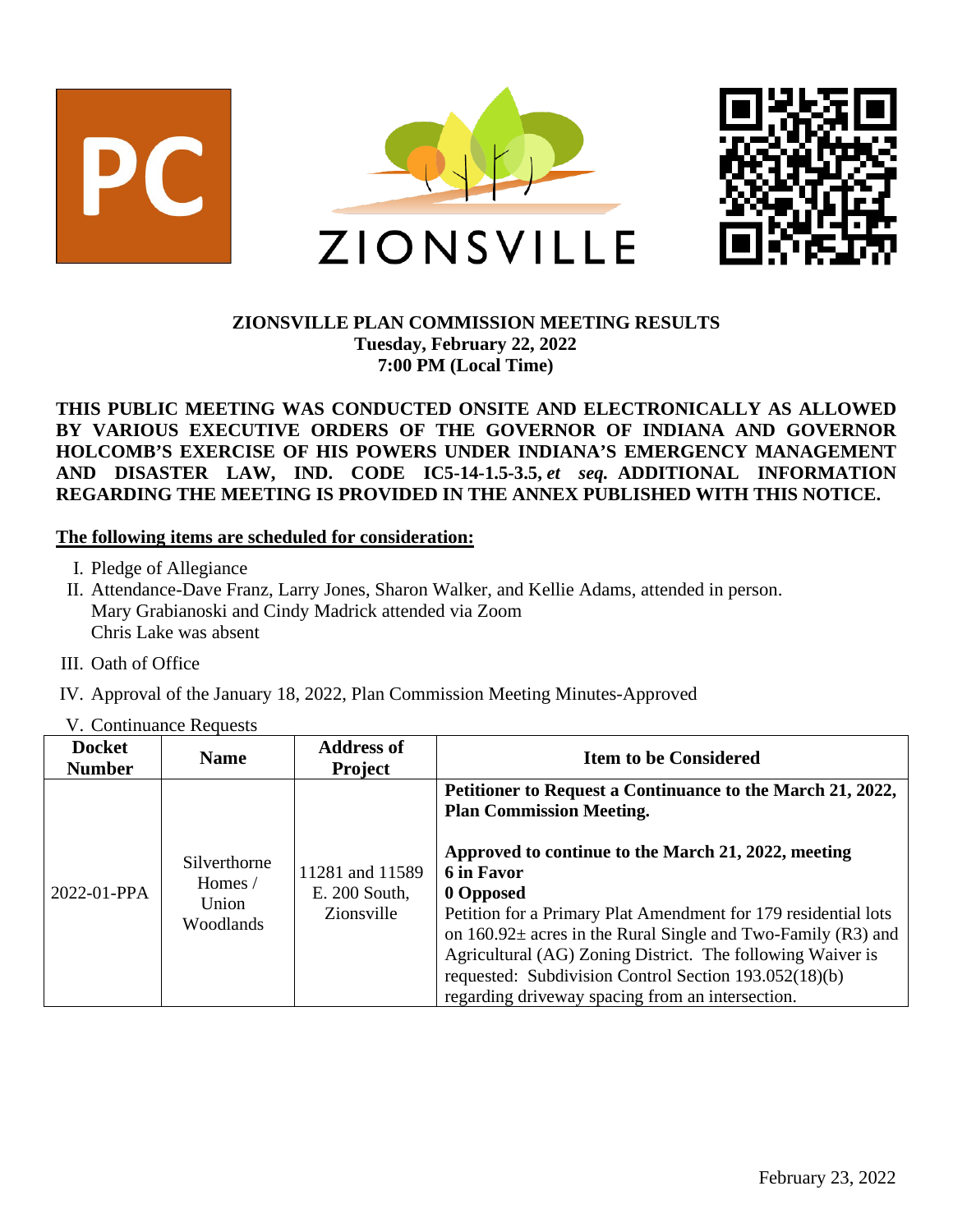| 2021-71-DP | Silverthorne<br>Homes /<br>Union Woodlands          | 11281 and 11589<br>E. 200 South,<br>Zionsville | Petitioner to Request a Continuance to the March 21, 2022,<br><b>Plan Commission Meeting.</b><br>Approved to continue to the March 21, 2022, meeting<br>6 in Favor<br>0 Opposed<br>Petition for Development Plan Approval for the development<br>of a $160.92\pm$ acre site to accommodate 179 single family<br>residences with ponds, associated infrastructure, and a park in<br>the Rural (R3) Rural Single Family and Two-Family<br>Residential and Agricultural (AG) Zoning District.                                                                                                                                                                                                                                                                   |
|------------|-----------------------------------------------------|------------------------------------------------|--------------------------------------------------------------------------------------------------------------------------------------------------------------------------------------------------------------------------------------------------------------------------------------------------------------------------------------------------------------------------------------------------------------------------------------------------------------------------------------------------------------------------------------------------------------------------------------------------------------------------------------------------------------------------------------------------------------------------------------------------------------|
| 2022-02-DP | JC Hart /<br>Marketplace Flats<br>at Holliday Farms | Marketplace Drive,<br>Zionsville               | A remonstrator has filed a timely Continuance Request in<br>compliance with the Plan Commission's Rules of Procedure<br>for this Petition to be heard at the March 21, 2022, Plan<br><b>Commission Meeting.</b><br>Continued to the March 21, 2022, meeting<br>6 in Favor<br>0 Opposed<br>Petition for Development Plan Approval of a 220-unit<br>apartment development on a 16.966± acre site within the Rural<br>Planned Unit Development District (Holliday Farms PUD).<br>The following Waivers are requested: PUD Section 16.03<br>regarding design speed standards of streets; PUD Section 13.16<br>regarding street blade standards; and Subdivision Control<br>Sections 193.055 and 193.057 regarding easements for Storm<br>and Sanitary Utilities. |

# VI. Continued Business

| <b>Docket</b><br><b>Number</b> | <b>Name</b> | <b>Address of</b><br>Project | <b>Item to be Considered</b> |
|--------------------------------|-------------|------------------------------|------------------------------|
|                                |             |                              | None                         |

VII. New Business

| <b>Docket</b> | <b>Petitioner/</b>                                                        | <b>Address of</b>                     | <b>Item to be Considered</b>                                                                                                                                                                                                                                                                                                                                                                                                                             |
|---------------|---------------------------------------------------------------------------|---------------------------------------|----------------------------------------------------------------------------------------------------------------------------------------------------------------------------------------------------------------------------------------------------------------------------------------------------------------------------------------------------------------------------------------------------------------------------------------------------------|
| <b>Number</b> | <b>Project Name</b>                                                       | <b>Project</b>                        |                                                                                                                                                                                                                                                                                                                                                                                                                                                          |
| 2022-03-DP    | The Woodmont<br>Company $\sqrt{ }$<br>Kiddie Academy<br>at Holliday Farms | 3650 Marketplace<br>Drive, Zionsville | Continued to the March 21, 2022, meeting<br>6 in Favor<br>0 Opposed<br>Petition for Development Plan Approval of a childcare facility<br>on a $1.228 \pm$ acre parcel within the Rural Planned Unit<br>Development District (Holliday Farms PUD). The following<br>Waivers are requested: PUD Section 13.16 regarding street<br>blade standards; and Subdivision Control Section<br>$193.052(18)(b)$ regarding driveway spacing from an<br>intersection. |

VIII. Other Matters to be considered

| <b>Docket</b><br><b>Number</b> | <b>Name</b>   | <b>Address of</b><br>Project | <b>Item to be Considered</b> |
|--------------------------------|---------------|------------------------------|------------------------------|
|                                |               |                              | None at this Time            |
| __                             | $\sim$ $\sim$ | <u>_</u> _                   | ____                         |

Please note that a quorum of the Zionsville Town Council may be in attendance at the meeting. Respectfully Submitted: Wayne DeLong, AICP, CPM

Director of Community & Economic Development-Town of Zionsville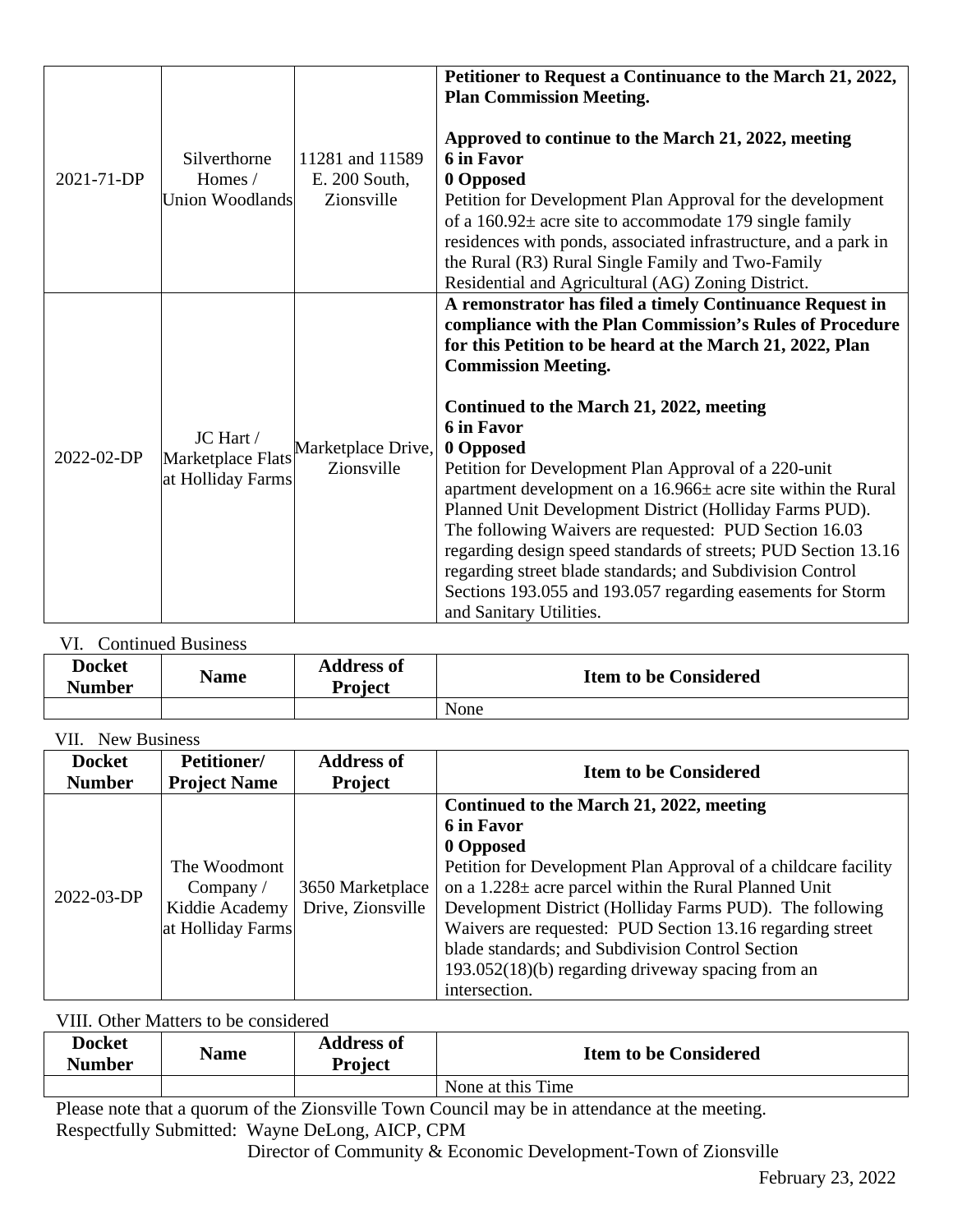|            | In Attendance: David Franz, Larry Jones, Sharon Walker, Kellie Adams                                                                                                                                                                               |
|------------|----------------------------------------------------------------------------------------------------------------------------------------------------------------------------------------------------------------------------------------------------|
|            | Virtual: Mary Grabianowski, Cindy Madrick                                                                                                                                                                                                          |
|            | Absent: Chris Lake.                                                                                                                                                                                                                                |
|            | Staff attending: Attorney Dan Taylor, Wayne DeLong, Janice Stevanovic, Roger<br>Kilmer.<br>A quorum is present.                                                                                                                                    |
| Franz      | Call to order the Zionsville Plan Commission meeting of Tuesday, February 22,<br>2022. Start with the Pledge of Allegiance.                                                                                                                        |
| All        | Pledge of Allegiance.                                                                                                                                                                                                                              |
| Franz      | Wayne, are you going to take roll?                                                                                                                                                                                                                 |
| DeLong     | Yes. Mr. Franz?                                                                                                                                                                                                                                    |
| Franz      | Present.                                                                                                                                                                                                                                           |
| DeLong     | Ms. Grabianowski?                                                                                                                                                                                                                                  |
| Franz      | She's not, she's not $-$                                                                                                                                                                                                                           |
| Stevanovic | She's working on it.                                                                                                                                                                                                                               |
| DeLong     | Okay, she's working on it. All right, very good. Mr. Jones?                                                                                                                                                                                        |
| Jones      | Present.                                                                                                                                                                                                                                           |
| DeLong     | Mrs. Walker?                                                                                                                                                                                                                                       |
| Walker     | Present.                                                                                                                                                                                                                                           |
| DeLong     | Mr. Lake?<br>[No response]                                                                                                                                                                                                                         |
| DeLong     | Mrs. Madrick?                                                                                                                                                                                                                                      |
| Madrick    | Present.                                                                                                                                                                                                                                           |
| DeLong     | Mrs. Adams?                                                                                                                                                                                                                                        |
| Adams      | Present.                                                                                                                                                                                                                                           |
| Franz      | All right. So we have five people here, one trying to connect in so we've got a<br>quorum. In any case it will still take four votes for a pass, or a fail. Um, before<br>the minutes we have an oath of office to, for the new member of the Plan |

Commission. Roger, you're taking care of that?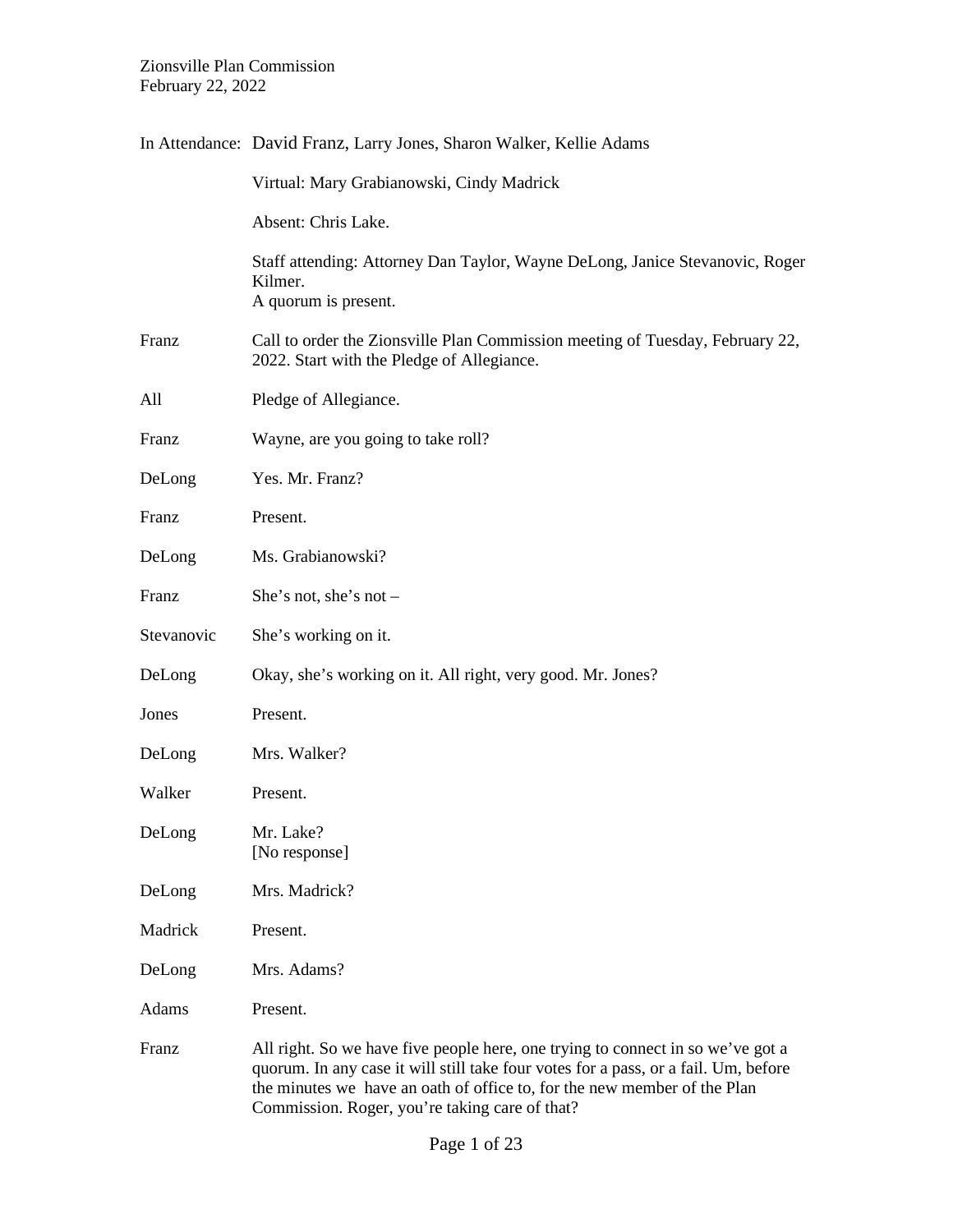| Kilmer | Yes. I, state your name -                                             |
|--------|-----------------------------------------------------------------------|
| Adams  | I, Kellie Adams -                                                     |
| Kilmer | Do solemnly swear -                                                   |
| Adams  | Do solemnly swear –                                                   |
| Kilmer | That I will support the Constitution of the United States of America; |
| Adams  | That I will support the Constitution of the United States of America; |
| Kilmer | The Constitution of the State of Indiana;                             |
| Adams  | The Constitution of the State of Indiana;                             |
| Kilmer | And, the Ordinances of the Town of Zionsville, Indiana.               |
| Adams  | And, the Ordinances of the Town of Zionsville, Indiana.               |
| Kilmer | I will faithfully, honestly and impartially –                         |
| Adams  | I will faithfully, honestly and impartially -                         |
| Kilmer | Discharge all of my official duties –                                 |
| Adams  | Discharge all of my official duties –                                 |
| Kilmer | As a member of the Plan Commission -                                  |
| Adams  | As a member of the Plan Commission -                                  |
| Kilmer | For the Town of Zionsville, Indiana –                                 |
| Adams  | For the Town of Zionsville, Indiana –                                 |
| Kilmer | Without malice -                                                      |
| Adams  | Without malice -                                                      |
| Kilmer | And to the best of my skill and ability –                             |
| Adams  | And to the best of my skill and ability --                            |
| Kilmer | So help me God.                                                       |
| Adams  | So help me God.                                                       |
| Kilmer | Okay.                                                                 |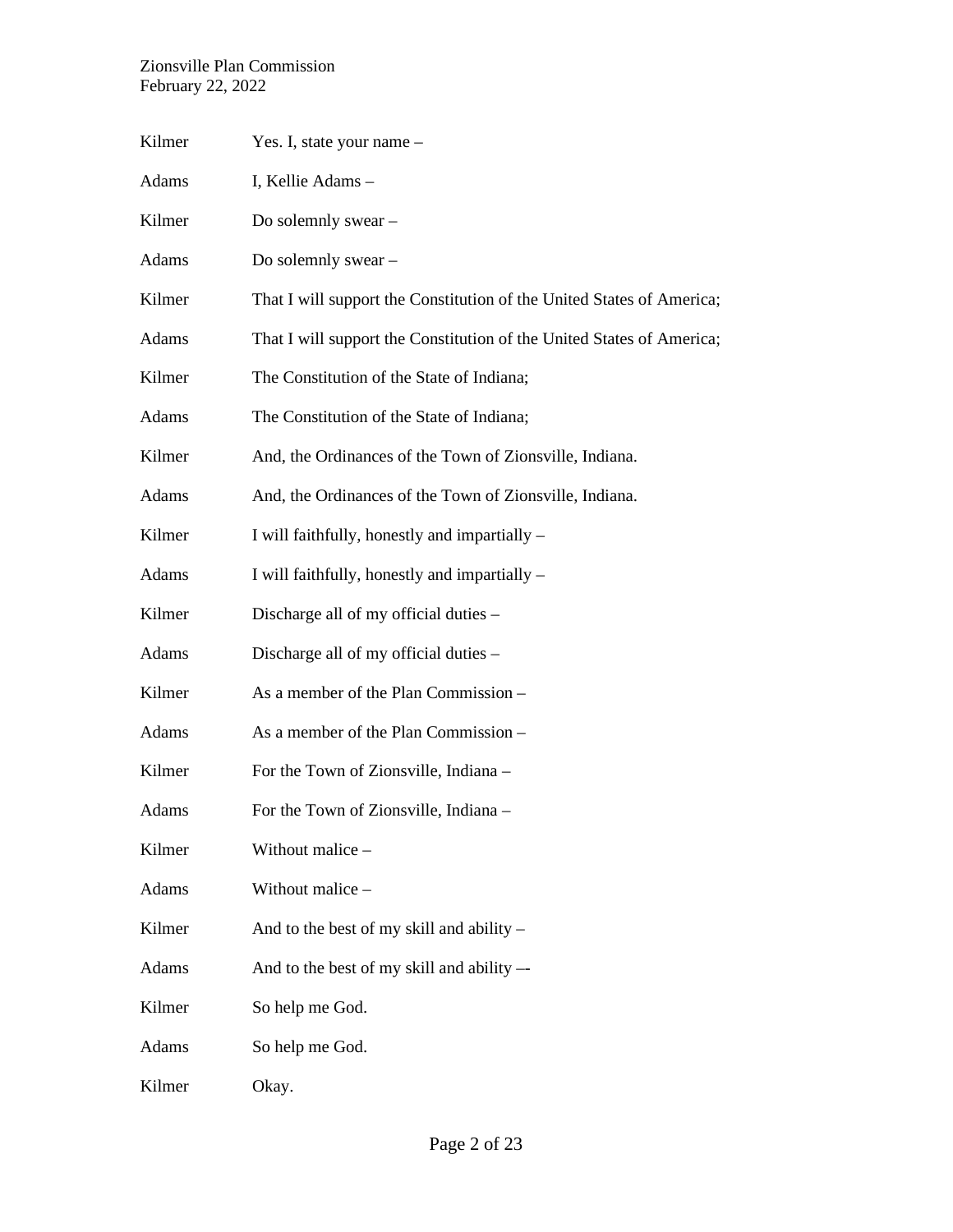| Adams        | Thank you.                                                                                                                                                                                                                                                                                                                                                                                                                                                                                                                                                                                                                                                                                                                                                                                                                                             |
|--------------|--------------------------------------------------------------------------------------------------------------------------------------------------------------------------------------------------------------------------------------------------------------------------------------------------------------------------------------------------------------------------------------------------------------------------------------------------------------------------------------------------------------------------------------------------------------------------------------------------------------------------------------------------------------------------------------------------------------------------------------------------------------------------------------------------------------------------------------------------------|
| Franz        | Welcome aboard. We look forward to working with you and thank you for your<br>service. I'll say it all at once. In your packet is a set of the minutes from the<br>January 18, 2022 meeting. Are there any comments, additions, deletions to those<br>minutes? If there are none, is there a motion to approve the minutes?                                                                                                                                                                                                                                                                                                                                                                                                                                                                                                                            |
| Walker       | So moved.                                                                                                                                                                                                                                                                                                                                                                                                                                                                                                                                                                                                                                                                                                                                                                                                                                              |
| Franz        | Second? Is there a second?                                                                                                                                                                                                                                                                                                                                                                                                                                                                                                                                                                                                                                                                                                                                                                                                                             |
| Jones        | Second.                                                                                                                                                                                                                                                                                                                                                                                                                                                                                                                                                                                                                                                                                                                                                                                                                                                |
| Franz        | All in favor signify by aye?                                                                                                                                                                                                                                                                                                                                                                                                                                                                                                                                                                                                                                                                                                                                                                                                                           |
| All          | Aye.                                                                                                                                                                                                                                                                                                                                                                                                                                                                                                                                                                                                                                                                                                                                                                                                                                                   |
| Franz        | We got four. Mary, we're still not hearing you if you can hear us.                                                                                                                                                                                                                                                                                                                                                                                                                                                                                                                                                                                                                                                                                                                                                                                     |
| Grabianowski | Aye.                                                                                                                                                                                                                                                                                                                                                                                                                                                                                                                                                                                                                                                                                                                                                                                                                                                   |
| Franz        | All right. Thank you. So that motion carries 5-0. Kellie was not here last month.                                                                                                                                                                                                                                                                                                                                                                                                                                                                                                                                                                                                                                                                                                                                                                      |
| Taylor       | I think it's six.                                                                                                                                                                                                                                                                                                                                                                                                                                                                                                                                                                                                                                                                                                                                                                                                                                      |
| Franz        | She wasn't here, so we got five votes.                                                                                                                                                                                                                                                                                                                                                                                                                                                                                                                                                                                                                                                                                                                                                                                                                 |
| Taylor       | Oh, okay.                                                                                                                                                                                                                                                                                                                                                                                                                                                                                                                                                                                                                                                                                                                                                                                                                                              |
| Franz        | Next on the docket under Continuance Requests. Dockets Number 2022-01-PPA<br>and 2021-71-DP Silverthorne Homes/Union Adam or Union Woodlands 11281<br>and 11589 E. 200 South, Zionsville. Petition for Primary Plat Amendment for<br>179 residential lots on $160.92 \pm \text{acres}$ in the Rural Single and Two-Family (R3)<br>and Agricultural (AG) Zoning District. The following Waiver is requested:<br>Subdivision Control Section 193.052(18)(b) regarding driveway spacing from an<br>intersection and a Petition for Development Plan Approval for the development<br>of a $160.92 \pm$ acre site to accommodate 179 single family residences with ponds,<br>associated infrastructure, and a park in the Rural (R3) Rural Single Family and<br>Two-Family Residential and Agricultural (AG) Zoning District. Is the petitioner<br>present? |
| Downey       | Good evening Plan Commission. Thank you this evening. My name is Sean<br>Downey, Project Engineer with Silverthorne Homes, office located at 9225<br>Harrison Park Court, Indianapolis, Indiana 46216. Um, as President Franz<br>indicated, um, I am before you this evening to request a continuance to the March<br>21, 2022 Plan Commission meeting. Um, we and our engineers continue to be in<br>discussion with Town staff and Town review engineer as well as County<br>Highway and County Surveyor's Office on this project. Um, we have had<br>meetings as recently as Friday discussing the park dedication within this project.<br>With that, there are some comments that we need some additional time to address                                                                                                                          |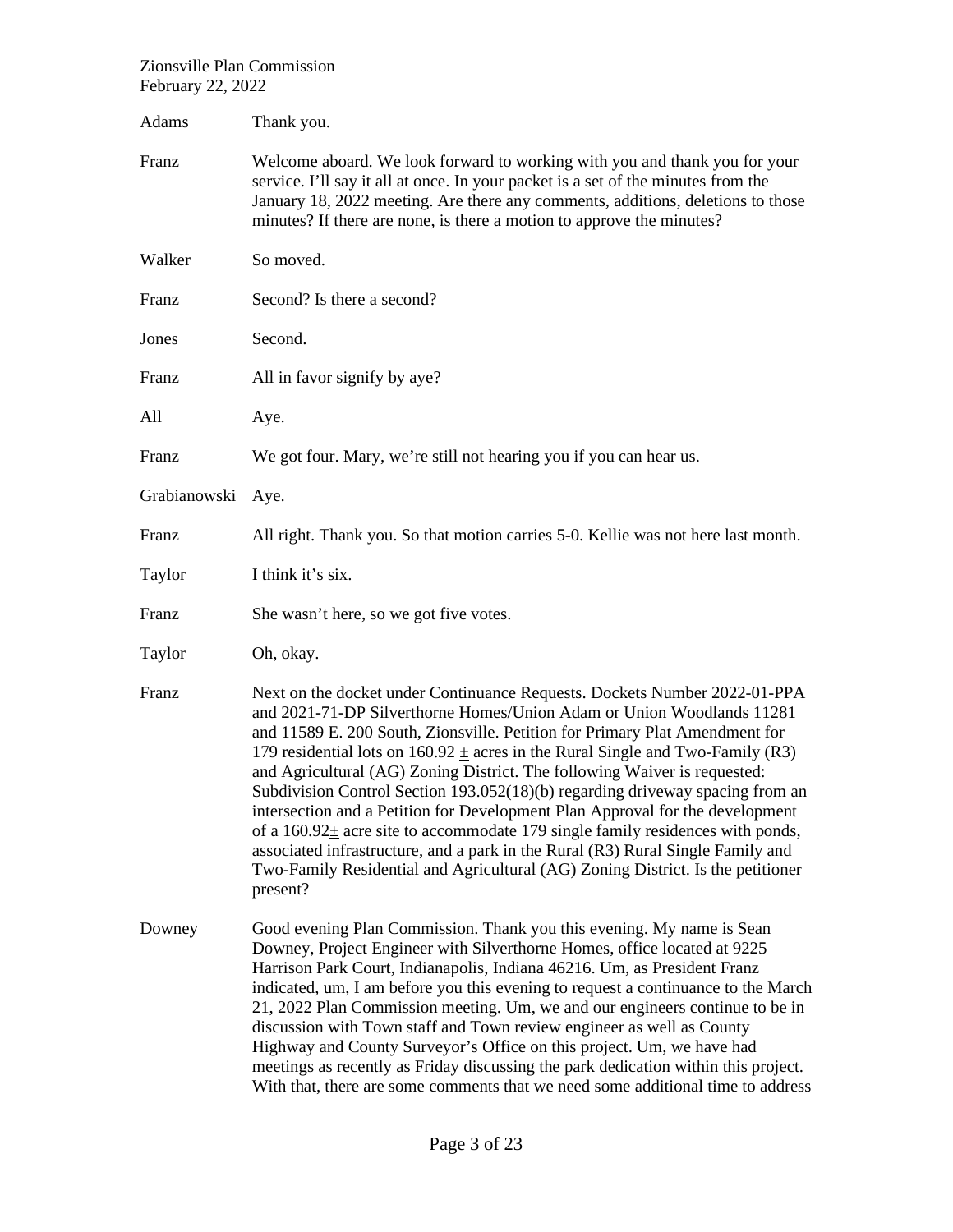| so we would respectfully request a continuance to come back before you next |
|-----------------------------------------------------------------------------|
| month.                                                                      |

- Franz All right, thank you. Are there any questions or comments from any of the members of the Plan Commission? If there are none, is there a motion to continue this to the March 21, 2022 Plan meeting, Plan Commission meeting?
- Grabianowski So moved.
- Franz Is there a second? Jones Second. Franz Janice, who is going to take roll?
- DeLong I will do that.
- Franz All right.
- DeLong Ready for a vote?
- Franz Yep, go ahead.
- DeLong Mr. Franz?
- Franz Uh, aye.
- DeLong Mrs. Grabianowski?
- Grabianowski Aye.
- DeLong Mr. Jones?
- Jones Aye.
- DeLong Mrs. Walker?
- Walker Aye.
- DeLong Mrs. Adams?
- Adams Aye.
- DeLong Mrs. Madrick?
- Madrick Aye.
- Franz The motion carries 6-0. We'll see you next month. Thank you.
- Downey Thank you.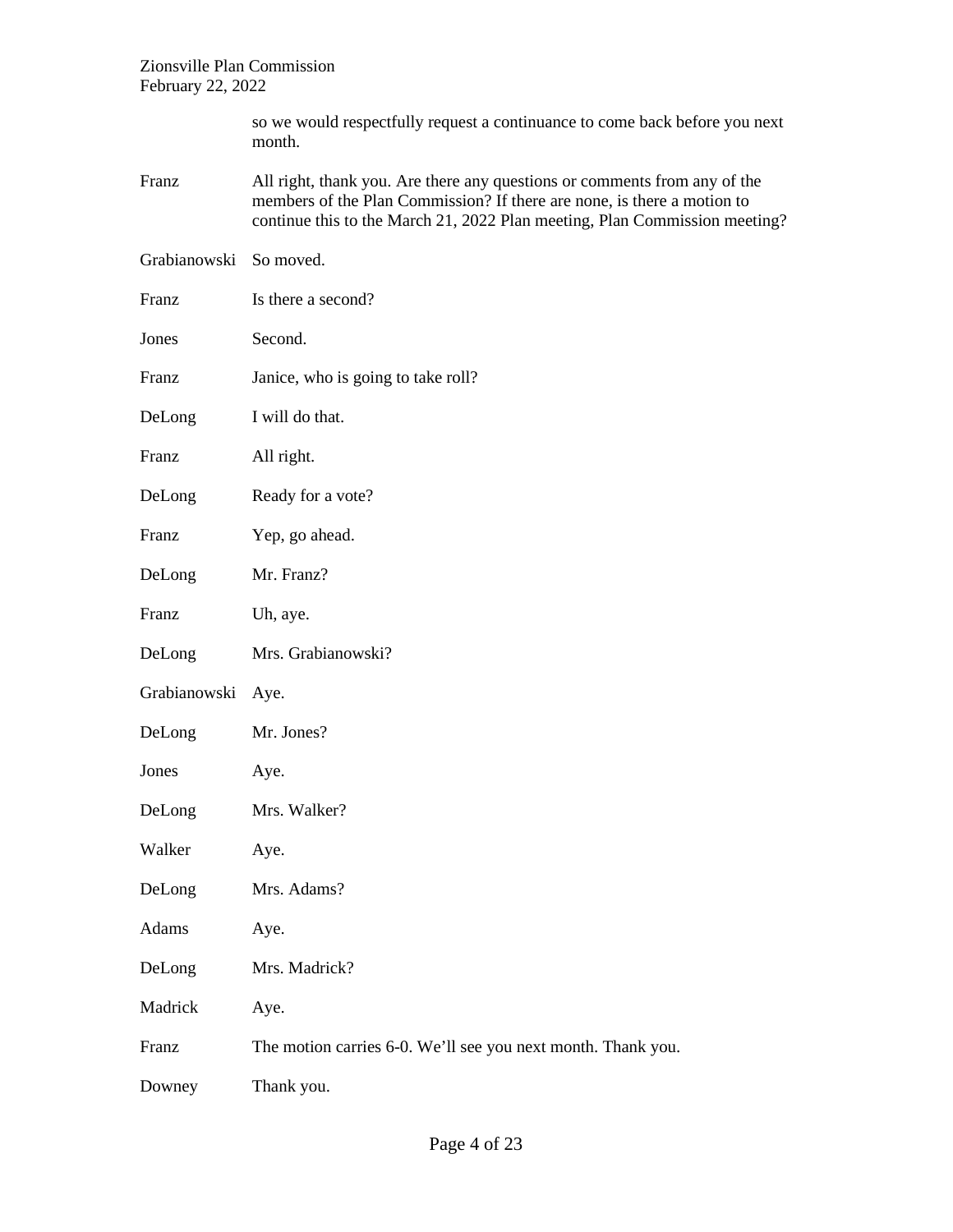| Franz        | Um, Docket Number 2022-02-DP JC Hart/Marketplace Flats at Holliday Farms,<br>Marketplace Drive, Zionsville. Petition for Development Plan Approval of a 220-<br>unit apartment development on a $16.966 \pm$ acre site within the Rural Planned Unit<br>Development District (Holliday Farms PUD). The following Waivers are<br>requested: PUD Section 16.03 regarding design speed standards of streets; PUD<br>Section 13.16 regarding street blade standards; and Subdivision Control Sections<br>193.055 and 193.057 regarding easements for Storm and Sanitary Utilities.<br>We've had a remonstrator file a timely continuance request so it's my<br>understanding the Plan Commission is required to extend that continuance. So, at<br>this point, is there a motion to continue this matter to next month? |
|--------------|---------------------------------------------------------------------------------------------------------------------------------------------------------------------------------------------------------------------------------------------------------------------------------------------------------------------------------------------------------------------------------------------------------------------------------------------------------------------------------------------------------------------------------------------------------------------------------------------------------------------------------------------------------------------------------------------------------------------------------------------------------------------------------------------------------------------|
| Jones        | So moved.                                                                                                                                                                                                                                                                                                                                                                                                                                                                                                                                                                                                                                                                                                                                                                                                           |
| Franz        | Is there a second?                                                                                                                                                                                                                                                                                                                                                                                                                                                                                                                                                                                                                                                                                                                                                                                                  |
| Walker       | Second.                                                                                                                                                                                                                                                                                                                                                                                                                                                                                                                                                                                                                                                                                                                                                                                                             |
| Franz        | Wayne, would you take roll, please?                                                                                                                                                                                                                                                                                                                                                                                                                                                                                                                                                                                                                                                                                                                                                                                 |
| DeLong       | Certainly. Mrs. Grabianowski?                                                                                                                                                                                                                                                                                                                                                                                                                                                                                                                                                                                                                                                                                                                                                                                       |
| Grabianowski | Aye.                                                                                                                                                                                                                                                                                                                                                                                                                                                                                                                                                                                                                                                                                                                                                                                                                |
| DeLong       | Mr. Jones?                                                                                                                                                                                                                                                                                                                                                                                                                                                                                                                                                                                                                                                                                                                                                                                                          |
| Jones        | Aye.                                                                                                                                                                                                                                                                                                                                                                                                                                                                                                                                                                                                                                                                                                                                                                                                                |
| DeLong       | Mrs. Walker?                                                                                                                                                                                                                                                                                                                                                                                                                                                                                                                                                                                                                                                                                                                                                                                                        |
| Walker       | Aye.                                                                                                                                                                                                                                                                                                                                                                                                                                                                                                                                                                                                                                                                                                                                                                                                                |
| DeLong       | Mrs. Adams?                                                                                                                                                                                                                                                                                                                                                                                                                                                                                                                                                                                                                                                                                                                                                                                                         |
| Adams        | Aye.                                                                                                                                                                                                                                                                                                                                                                                                                                                                                                                                                                                                                                                                                                                                                                                                                |
| DeLong       | Mrs. Madrick?                                                                                                                                                                                                                                                                                                                                                                                                                                                                                                                                                                                                                                                                                                                                                                                                       |
| Madrick      | Aye.                                                                                                                                                                                                                                                                                                                                                                                                                                                                                                                                                                                                                                                                                                                                                                                                                |
| DeLong       | Mr. Franz?                                                                                                                                                                                                                                                                                                                                                                                                                                                                                                                                                                                                                                                                                                                                                                                                          |
| Franz        | Aye. That motion, that item is continued to next month, March 21, 2022. Um,<br>New Business. Docket Number 2022-03-DP The Woodmont Company/Kiddie<br>Academy at Holliday Farms, 3650 Marketplace Drive, Zionsville. Petition for<br>Development Plan Approval of a childcare facility on a 1.228± acre parcel within<br>the Rural Planned Unit Development District (Holliday Farms PUD). The<br>following Waivers are requested: PUD Section 13.16 regarding street blade<br>standards; and Subdivision Control Section 193.052(18)(b) regarding driveway                                                                                                                                                                                                                                                          |

spacing from an intersection. Is the petitioner present?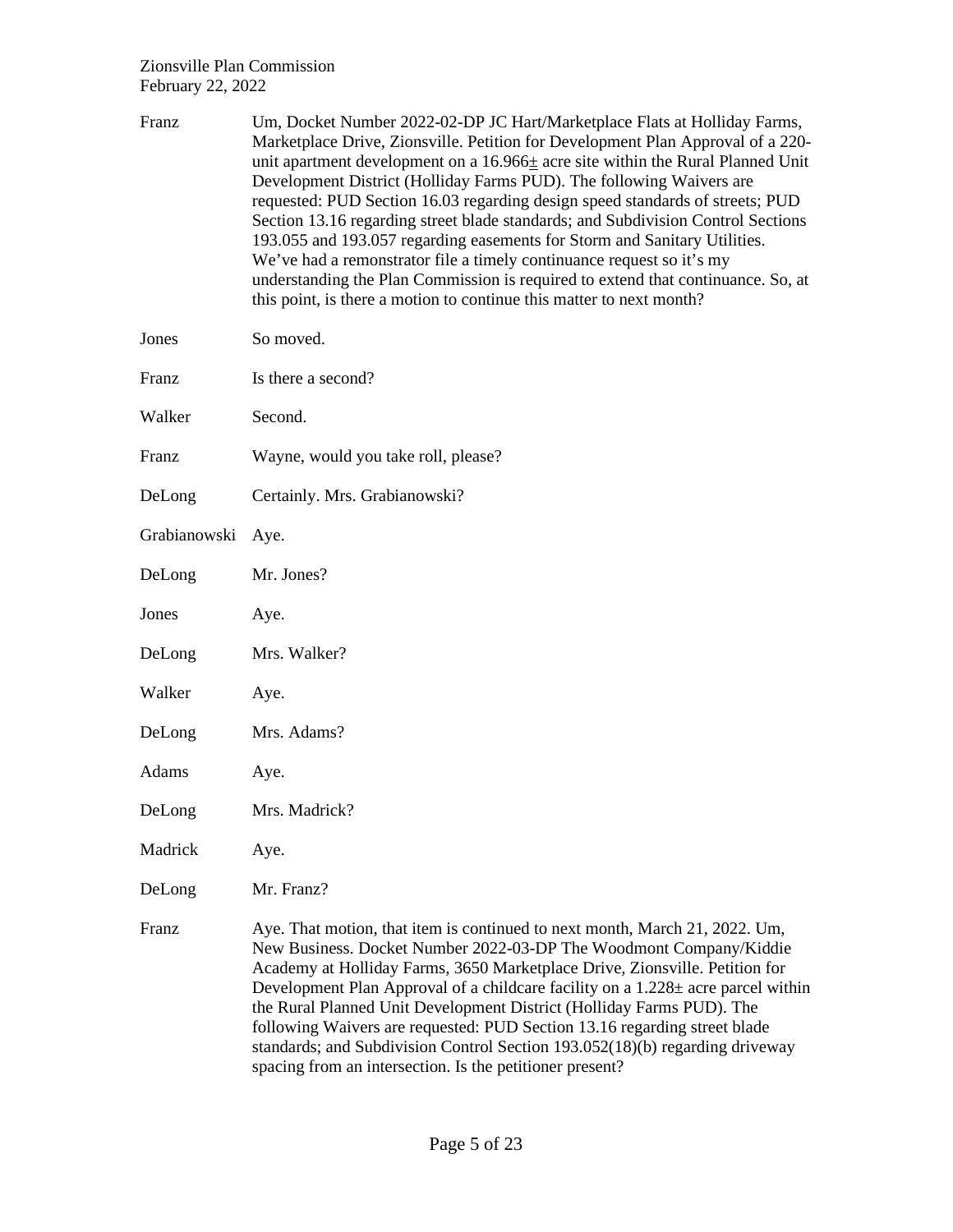- Bagley Yes, hi. This is Melanie Bagley. I'm here representing the Woodmont Company. Can you hear me okay? Hi.
- Franz Uh, address please and then you may proceed.
- Bagley Yes, sir. Um, my address is 2348 Arezzo Lane in Allen, Texas 75013. Um, just wanted to say hello. I'm working on behalf of The Woodmont Company. Uh, we are proposing to develop a brand new Kiddie Academy which is an early education and, and a childcare facility. Um, as you can tell from the site plan or the exhibits that have been provided to you in advance of this meeting, um, we are one of the first new businesses that's going to be coming in here to the, to the brand new Holliday Farm development. We've been working very closely with Henke and our civil engineer which is Chris Wiseman, who is also here from Cripe with us as well. Um, he's our civil engineer of record and, and we feel that's a great benefit to us since he's a part of the day-to-day ongoings related to this overall development. So we've really been working with Henke and then subsequently with staff to accommodate all of the design requests and, um, we're here to answer any questions you may have regarding the exhibits that have been provided to you. Thank you so much.
- Franz All right. Thank you. At this time, at this time is there anybody else, anybody from the public who would like to comment on this matter? [No response]

While I'm asking that, is there any body online who'd like to be recognized who hasn't been recognized yet? [No response]

Sally Zelonis, I believe, requested to be recognized. So is there any public comment on this matter, either online or in person? Staff report, please.

Kilmer Thank you. The petition before you is for Development Plan Approval with two Waivers as was mentioned. Uh, the proposed development is of a childcare facility. It is located on a 1.228 acre site known as Lot A within the Secondary Plat of Section 7 of Holliday Farms. This portion of Holliday Farms was identified in the PUD as part of the "Central Mixed-Use Block" and the proposed use is permitted at that location. Um, the building itself will be a single story 10,600 square foot childcare facility that would include childcare services in addition to educational programs for children, children ranging in age from 6 months to 6 years of age. The facility would employ up to 20 new staff and certified educators with approximately 10-12 staff members in the building during the maximum shift. There are two separate playground areas that are fenced for security and designed based on the age groups that will utilize the area and the proposed operational hours will be from 6:30 a.m. to 6:30 p.m. Monday through Friday. Uh, the two Waivers that are being requested: The first one is for, is regarding street blade standards. This Waiver request is the same as what has been requested with other projects within Holliday Farms and to allow for consistent street blade signage throughout the development. Uh, the request is for a more decorative option than what would be utilized typically. Uh, the second Waiver is regarding the driveway spacing from an intersection. This site is located and I would refer you to Exhibit 2 of the staff report. The subject site is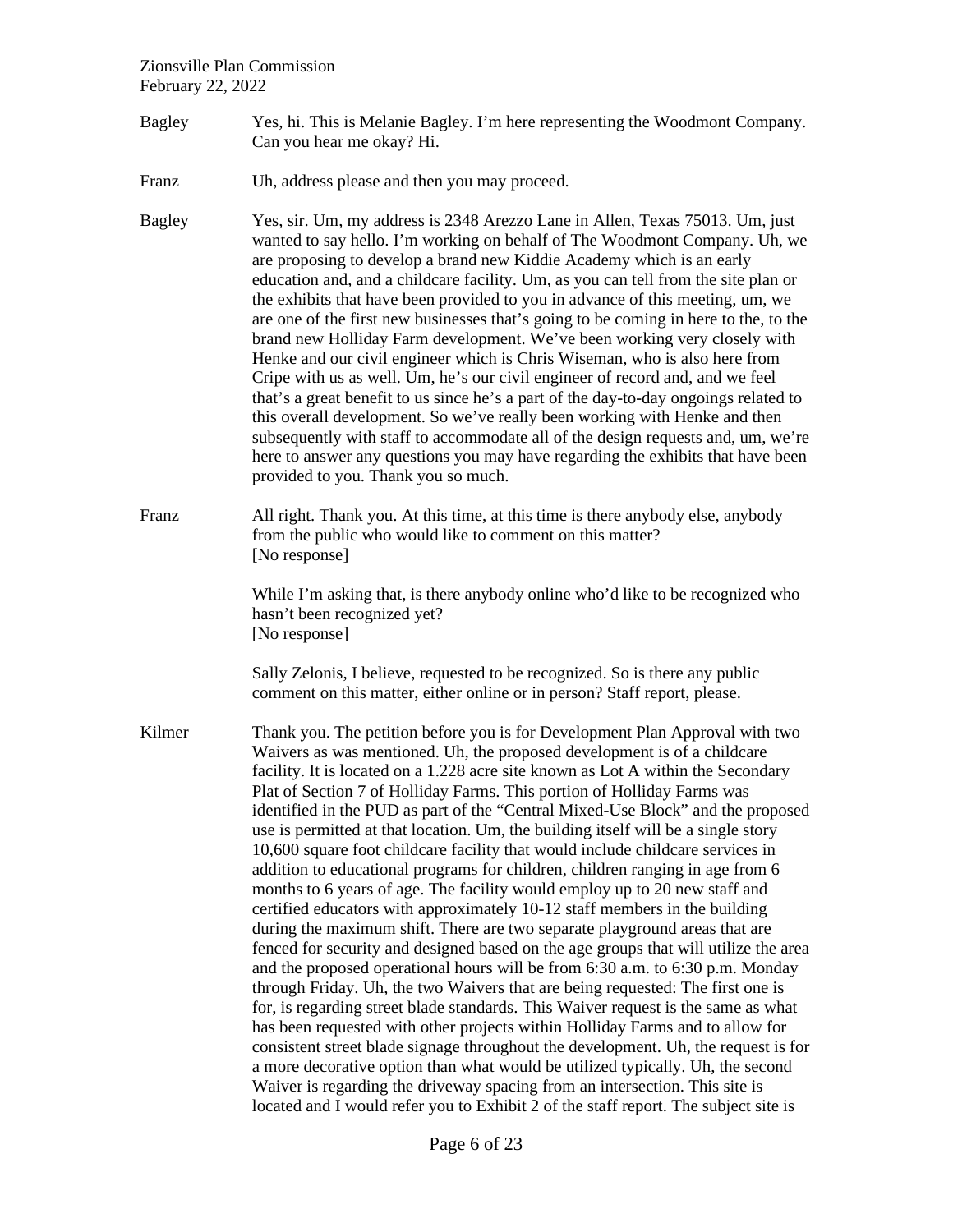|        | located on the southwest corner of Frederick Place and Marketplace Drive with<br>the primary vehicular entry, let me clarify, for the only vehicular entry onto the<br>site being off of Frederick Place which would be to the west of the proposed<br>building. Where that drive is located, it is within 75 feet of the intersection of<br>Frederick Place and Marketplace Drive and our Subdivision Control Ordinance<br>prohibits driveways within that 75-foot area. That is the reason for the requested<br>Waiver. The PUD, again, this project is within the Holliday Farms PUD and<br>when that PUD was approved, it delegated much of, many of the normal reviews<br>that would fall to the Plan Commission, it deferred those to the developer of the<br>PUD itself. Um, such as review of architecture, review of landscape and review<br>of lighting. Much of that is now under the jurisdiction or the guidance of the<br>developer of the PUD and that covers, as I mentioned, landscaping, lighting,<br>signage which this is nice plus for this project. We actually have signage<br>information; we don't always get that but at least that has been provided here.<br>Um, the amount of vehicular parking is also governed by the Holliday Farms<br>PUD based upon their standards. The PUD standards would require a minimum<br>of 32 parking spaces, 33 spaces are, are proposed for the site including two ADA<br>spots located near the main entrance. Staff is in support of the two requested<br>Waivers and also staff is in support of the requested Development Plan Approval<br>for a 10,600 square foot childcare facility. Um, I'll be glad to answer any<br>questions you might have. |
|--------|-----------------------------------------------------------------------------------------------------------------------------------------------------------------------------------------------------------------------------------------------------------------------------------------------------------------------------------------------------------------------------------------------------------------------------------------------------------------------------------------------------------------------------------------------------------------------------------------------------------------------------------------------------------------------------------------------------------------------------------------------------------------------------------------------------------------------------------------------------------------------------------------------------------------------------------------------------------------------------------------------------------------------------------------------------------------------------------------------------------------------------------------------------------------------------------------------------------------------------------------------------------------------------------------------------------------------------------------------------------------------------------------------------------------------------------------------------------------------------------------------------------------------------------------------------------------------------------------------------------------------------------------------------------------------------------------------------------------------|
| Franz  | All right. Thank you. At this point, I'll open it up for comment from members of<br>the Plan Commission.                                                                                                                                                                                                                                                                                                                                                                                                                                                                                                                                                                                                                                                                                                                                                                                                                                                                                                                                                                                                                                                                                                                                                                                                                                                                                                                                                                                                                                                                                                                                                                                                              |
| Jones  | Roger, I got a question. So when it comes to architectural review, if a project<br>doesn't meet the standards that Holliday Farm put in their PUD, we don't have<br>any way to enforce that they comply with their own standards?                                                                                                                                                                                                                                                                                                                                                                                                                                                                                                                                                                                                                                                                                                                                                                                                                                                                                                                                                                                                                                                                                                                                                                                                                                                                                                                                                                                                                                                                                     |
| Kilmer | My read of the PUD and obviously, I would have to defer to counsel then, to<br>confirm or correct me, um, is that the final architectural design of proposed<br>buildings or development within the PUD is subject to the Architectural Review<br>Board of the overall development which, in this case, is still the developer.                                                                                                                                                                                                                                                                                                                                                                                                                                                                                                                                                                                                                                                                                                                                                                                                                                                                                                                                                                                                                                                                                                                                                                                                                                                                                                                                                                                       |
| Jones  | Uh huh.                                                                                                                                                                                                                                                                                                                                                                                                                                                                                                                                                                                                                                                                                                                                                                                                                                                                                                                                                                                                                                                                                                                                                                                                                                                                                                                                                                                                                                                                                                                                                                                                                                                                                                               |
| Kilmer | If in their, if in their determination the proposed architecture meets the design<br>requirements, my read of the PUD is this, it is then in compliance with the PUD<br>itself.                                                                                                                                                                                                                                                                                                                                                                                                                                                                                                                                                                                                                                                                                                                                                                                                                                                                                                                                                                                                                                                                                                                                                                                                                                                                                                                                                                                                                                                                                                                                       |
| Jones  | So I'm looking through their Architectural Standards Exhibit 15 of the binder<br>that we received with the approval of the original project and back under Section<br>C(e) Secondary Facades it talks about how no façade will extend more than 3<br>times the building height without some sort of vertical change in materials and<br>structures and color, blah, blah, blah. The secondary façade, the rear of this, and<br>this is something I'd actually want to ask, it actually faces Marketplace Drive so<br>is that the, would that be considered the primary façade or the secondary, but<br>regardless, it doesn't meet the standards that they've set forth for themselves.<br>They're the only people that can enforce it? So, in other words, there's no<br>standards.                                                                                                                                                                                                                                                                                                                                                                                                                                                                                                                                                                                                                                                                                                                                                                                                                                                                                                                                  |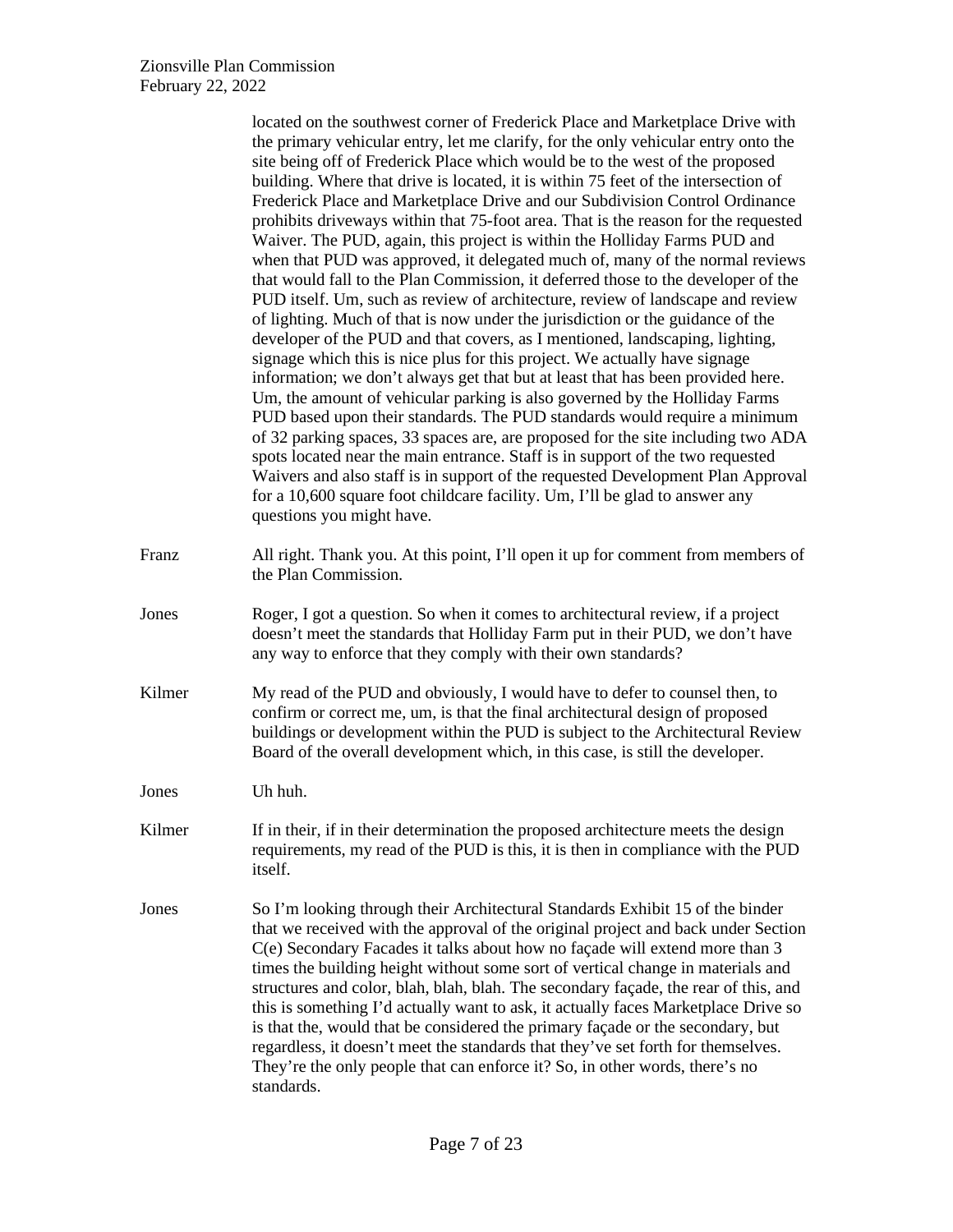| Kilmer | Again, I have provided my read of the PUD says. I do need to defer to counsel.                                                                                                                                                                                                                                                                                                                                                                                                                    |  |  |
|--------|---------------------------------------------------------------------------------------------------------------------------------------------------------------------------------------------------------------------------------------------------------------------------------------------------------------------------------------------------------------------------------------------------------------------------------------------------------------------------------------------------|--|--|
| Jones  | What standards?                                                                                                                                                                                                                                                                                                                                                                                                                                                                                   |  |  |
| Taylor | Now the PUD it defines the standards and so it's whatever the PUD says.                                                                                                                                                                                                                                                                                                                                                                                                                           |  |  |
| Jones  | So if they're not meeting the standards that they've placed in their PUD, who<br>enforces that? Or more of the point, we have no ability to enforce it?                                                                                                                                                                                                                                                                                                                                           |  |  |
| Taylor | Well the Town can always enforce its Zoning Ordinance and the PUD becomes<br>part of the Zoning Ordinance for that particular development so you do have<br>some if there were an enforcement issue. But if the PUD provides an<br>architectural review which is subjective, um, it is left to that, the developer then<br>if we have concern, we should express that to the developer. But, again, the way<br>that it's described, it seems that it's discretionary, discretionary approval.     |  |  |
| Jones  | So, as I'm reading through the Petition for Development Plan Approval and I get<br>down to the proposed elevations, they provided a very pretty picture of their<br>entry structure but architecturally the building they are getting ready to build has<br>absolutely nothing to do with that picture. Kind of a bait and switch. We have no<br>ability to say, you know, it's nice that you've shown us one thing but it's not<br>what you've conveyed in the drawings that you're going to do. |  |  |
| Taylor | Roger, do you know, um, in the PUD approval were there commitments that the<br>buildings had to appear as offered at the PUD approval level?                                                                                                                                                                                                                                                                                                                                                      |  |  |
| Kilmer | Within the PUD they did provide conceptual examples of what would be the<br>appearance of buildings in different sections of the PUD because there are<br>different areas, um, and for each area they did provide photographic examples of<br>this is, this is the type of thing that we are looking to do.                                                                                                                                                                                       |  |  |
| Taylor | Yeah, so, Mr. Jones, uh, in a situation like that, sometimes your approvals require<br>that the structures appear substantially similar to what is presented to you. In<br>most mixed-use PUDs, that is, there is more flexibility built in but, um, I would<br>say that if you have PUDs presented and, and it contains provisions where the<br>architectural review is given to the developer and you don't want that, then don't<br>approve them.                                              |  |  |
| Jones  | $So -$                                                                                                                                                                                                                                                                                                                                                                                                                                                                                            |  |  |
| Taylor | I understand your point. I'm just -                                                                                                                                                                                                                                                                                                                                                                                                                                                               |  |  |
| Jones  | Yeah.                                                                                                                                                                                                                                                                                                                                                                                                                                                                                             |  |  |
| Taylor | Yeah.                                                                                                                                                                                                                                                                                                                                                                                                                                                                                             |  |  |
| Jones  | So, I guess when I'm expressing my disappointment in the Henke Development<br>Team and the Holliday Farms, what I really should be doing is expressing our,<br>my disappointment in that me, personally, as a member of this Commission<br>allowed the Town of Zionsville to get duped because now what we've put<br>ourselves in a bind is that while we've been provided a lot of pretty pictures, we                                                                                           |  |  |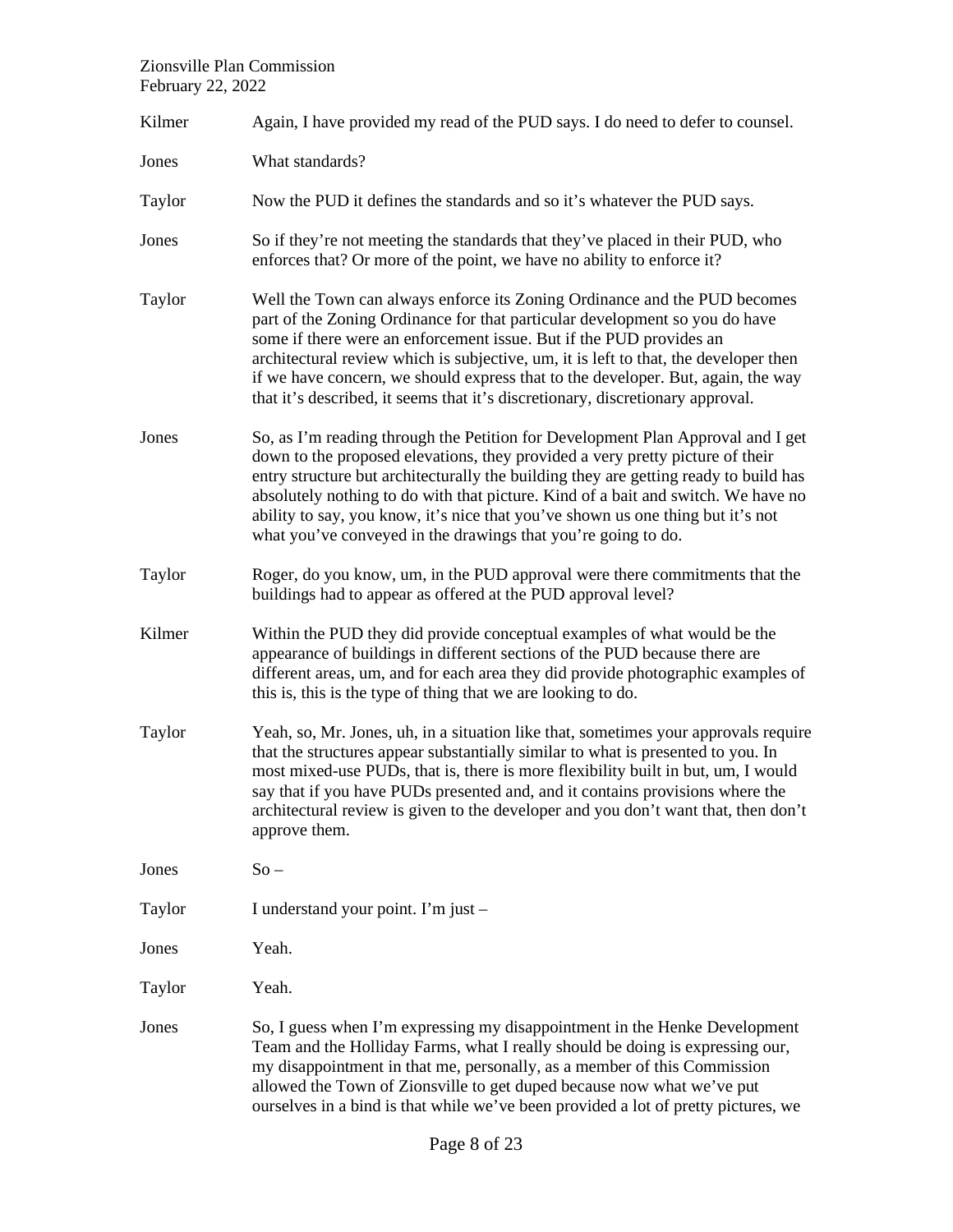have no ability to enforce that's actually going to happen. Uh, it's the same thing right along with, as I went back and kind of reviewed the, oh, the section regarding the, what do they call it, the Hospitality Section, the uh –

Kilmer Historic and Hospitality?

Jones Historic, Hospitality and Office Block. You know, if you read through that, it was an emphasis on collectively laying out things that would be office and medical buildings. If you read through the, the verbiage as well as the written word regarding the TIF they received, um, one of the better remonstrance letters I've seen is the one from Mr. Mullen, who kind of spells it out pretty much by citing what the Zionsville Redevelopment Commission said would be there and they talk about things like amphitheater, community event center, there's no mention of apartments, but once again, in our desire to be supportive of Holliday Farms, not only are we finding ourselves when it comes to architectural standards and review, we got duped but we also got duped on the ability to say no to apartments up there because it's in the schedule, whatever that is, back in through the project.

> So, I guess all I can do is to say I guess as future projects come through to this group, we need to sit on them a little harder because obviously there's a substantial difference between what we are told verbally, what we are shown in writing and what they intend to do. Um, so now when it comes to the Kiddie Daycare, my first concern is you've got a building that sits basically 3 feet above the street. Um, one of the things that we bent over backwards to help Henke with is the, the trail aspect that comes up Michigan and routes through the property. Um, we had a substantial amount of discussion and even modified some of the commercial block to make it a little more accessible and visible from Michigan but we still wanted to create kind of that village atmosphere with the trail going through it. The first building I see coming through it has as its adjoiner to the trail a 5-foot tall fence, some sort of reference to a wall, the back end of a building with a series of doors. Once again, I've already pointed out it doesn't meet the secondary façade standards that they have in there. Um, so what is this? What are we getting? We also have the electrical transformer out there, too? I mean, it's, um, you know, we re-discussed this the other day with the project over at Stonegate where the façade entry faced kind of the parking lot but the rear of the building faced the neighborhood and we re-worked to get a little more, uh, uh, detailed something, a little bit more, um, pleasing to the eye. Um, I kind of find it funny the, a decade ago when I started doing this we approved the Walgreen's over there at Oak and um Ford Road and, uh, set them back several months until we got a façade on all four sides that was actually kind of appeasing to the neighborhood.

> It seems since then we've just lost the ability to have any sort of architectural integrity when it comes to any of the buildings that we're giving now. So, I don't know what to do with it. It doesn't meet standards that they have in their own PUD. Obviously, it sounds like we don't have any say over it, we've got a façade that butts up to the trail piece that's supposed to be a, you know, I, I just, I gotta laugh. The amount of time we spend saying we don't want to be Carmel, but Carmel sure as hell does a much better job when it comes to the structures and the buildings they put along their trail and the interconnectivity they do and, than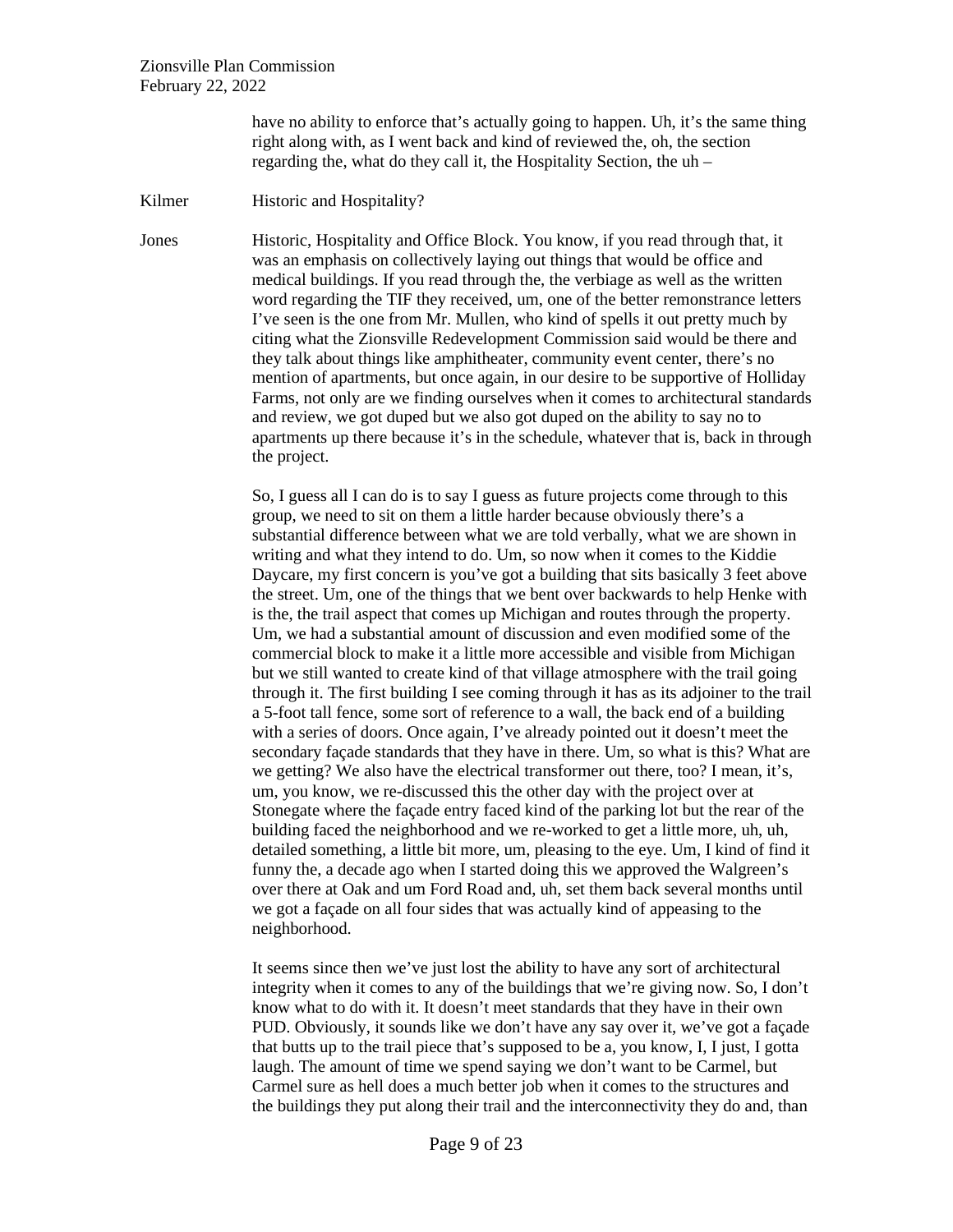|        | what we're getting here. Because everybody on the Commission, I hope you<br>understand that the colorful pictures and the renderings we're seeing is the best<br>this is ever going to look. Other than that, we're getting a 10,000 square foot<br>block building with a minimal amount of fiber cement at the top and a few sparse<br>pieces of EIFS to make it look like there's columns. Other than that, I got no<br>opinion.                                                                                                                                                                                                                                                                                         |
|--------|----------------------------------------------------------------------------------------------------------------------------------------------------------------------------------------------------------------------------------------------------------------------------------------------------------------------------------------------------------------------------------------------------------------------------------------------------------------------------------------------------------------------------------------------------------------------------------------------------------------------------------------------------------------------------------------------------------------------------|
| Franz  | I want to, uh, I want to add on something that you said, Larry, on that. You<br>know, when I see this and I compare it to what we saw when the PUD first came<br>before us, this would not be something we would anticipate to be built there.                                                                                                                                                                                                                                                                                                                                                                                                                                                                             |
| Jones  | Nope.                                                                                                                                                                                                                                                                                                                                                                                                                                                                                                                                                                                                                                                                                                                      |
| Franz  | And, further we see this, this is the first building that's going to go up. It's setting<br>the bar. And I would argue compared to what we saw, it's a pretty low bar. Um,<br>you know, aside from that, you know, the parking lot where you've got the<br>entrance to the parking lot, I'm assuming that's a two-way street, Frederick<br>Place, with everybody going in and out early in the morning, that's going to be a<br>nightmare, you know, from a standpoint of traffic. I mean -                                                                                                                                                                                                                                |
| Jones  | There's no flow, there's $-$                                                                                                                                                                                                                                                                                                                                                                                                                                                                                                                                                                                                                                                                                               |
| Franz  | Yeah. I mean it's -                                                                                                                                                                                                                                                                                                                                                                                                                                                                                                                                                                                                                                                                                                        |
| Jones  | It's daycare, you drop off your kids. You're in and out.                                                                                                                                                                                                                                                                                                                                                                                                                                                                                                                                                                                                                                                                   |
| Franz  | Yeah. I mean, there's, typically there's one entrance in, one entrance out and it<br>just flows right through. This is going to be, it's going to be backed up in the<br>parking lot, it's going to be backed up on Frederick Place. I mean, I honestly<br>don't know if there's anything that can be done to even address that with the way<br>this is sitting on the lot.                                                                                                                                                                                                                                                                                                                                                |
| Walker | I had the same questions. I have them all marked here – the same kinds of things<br>you gentlemen are talking about.                                                                                                                                                                                                                                                                                                                                                                                                                                                                                                                                                                                                       |
| Jones  | The nature of a childcare is you've got to have a fence surrounding the entire<br>structure and when you start – and what I, what I couldn't quite figure out is the<br>grade change from the building to the street. There's a 3-foot difference down<br>there at the south end of it and there's a little notation about some type of wall<br>and some type of fence but in the end, there, I don't quite get what we're going to<br>get. I can imagine it and there's not sufficient detail in here. The renderings that<br>they put in here are colorful but they have absolutely no bearing on how the<br>building is sided or its relationship to the street or anything else. I mean it's just,<br>it's, you know – |
| Franz  | Were there any renderings of the fence that was going up?                                                                                                                                                                                                                                                                                                                                                                                                                                                                                                                                                                                                                                                                  |
| Jones  | Uh, there's a, I mean in the plans there is a section, a fence detail, it's a $5$ foot $-$                                                                                                                                                                                                                                                                                                                                                                                                                                                                                                                                                                                                                                 |
| Franz  | RC– okay I see it now.                                                                                                                                                                                                                                                                                                                                                                                                                                                                                                                                                                                                                                                                                                     |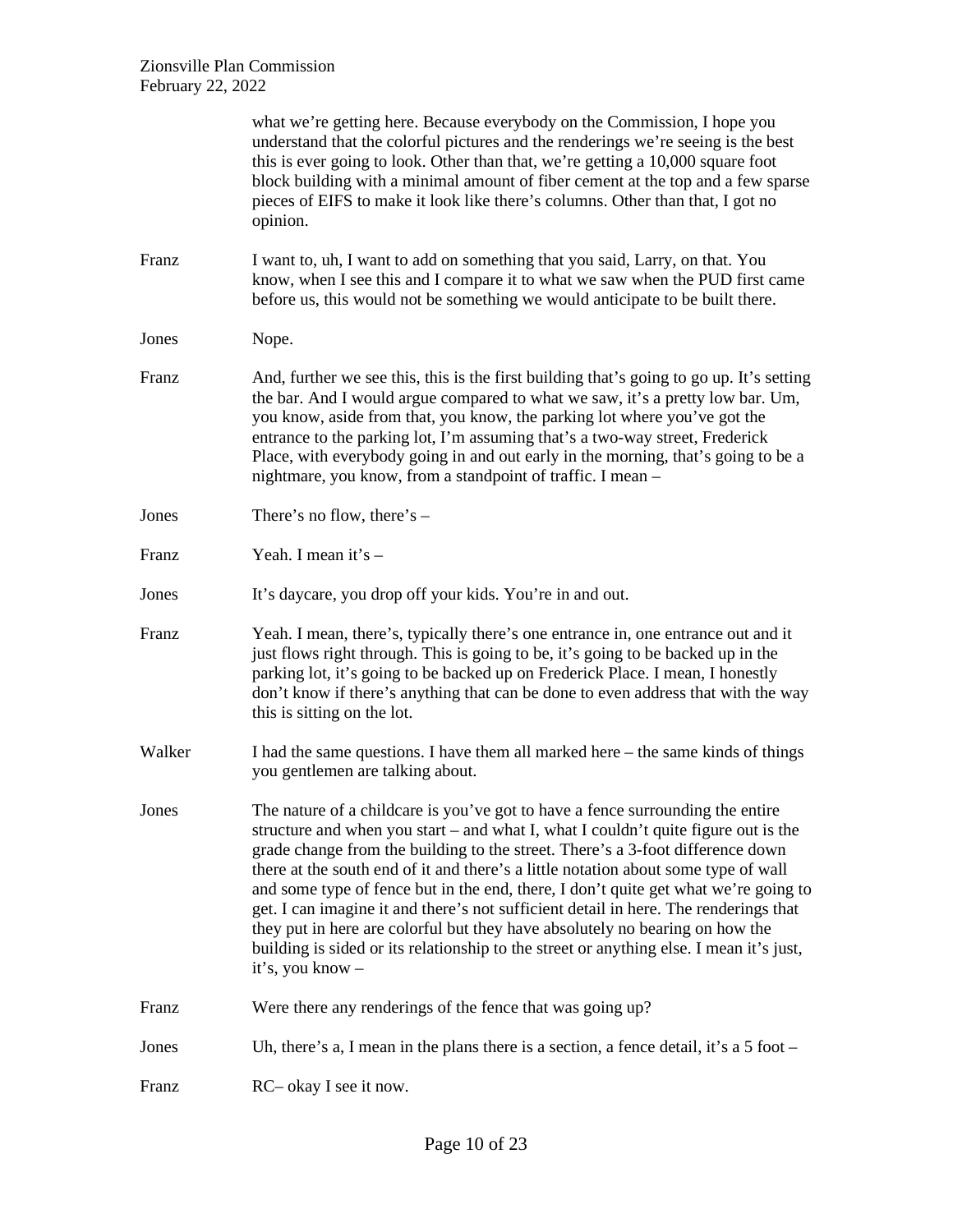Walker Yeah.

Jones But there's an item #17 that's called out in the Cripe drawings that says it's a wall. Is it a, you know, and it's somewhere down there at the – it appears that, you know, you've got a building sitting at 703, or is it 703? Um, and it's going to have a regular continuous concrete stoop out the back side of it but there's a grade change. The building is so close to the street that you can't meet the 1" per 1 foot typical drop. You've got some 30" of grade change from top of curb to building slab and you don't have 30 feet.

Franz Petitioner, would you like to comment, address any of these concerns?

Bagley Of course. I was just wondering, I didn't want to interrupt, um, I've been keeping a little list and, of course, I'll probably defer to, to Chris Wiseman as well to some degree. Um, let me start with the architectural comments that um were discussed here just a little bit ago. Um, you know, I think, starting with the color renderings that were provided, um, you know, the color renderings are meant to give some, some indication of how the materiality will play out when it's actually installed. I, I believe it is a little bit deceiving just because of the digital nature, you know, of, of what's been produced. Um, you know, I, I think we started, if you could see what we started with and where we've come, I mean, we started with a building that was predominantly stucco and, you know, with a, um, you know, a masonry water table and, you know, we were advised that a full masonry building with, you know, a coping at the top and, you know, was, was more desirable. So, you know, we've gone from something that is, you know, I would say prototypical to, you know, and considering alternative materials for masonry to a full masonry building, you know, citing the examples of New Albany and references that we were given, you know, you have predominantly masonry buildings and, and that's sort of the look that we were, we were trying to achieve here. Um, you know, I think looking back at the code regarding the fenestrations or the breaks in the plane, you know, we are proposing, you know, the columns, the bump-outs to break up the plane. I understand that there is a desire to, to have more of that but considering the, you know, the internal layout for any of you that have maybe taken your child to a childcare facility at one point or another, you know, it's set up like a school, like, you know, classrooms. Um, you know, the doors at the back those are for emergency egress purposes, um, and access to the playground. Every classroom has to have its own, its own access, um, so that's why you see the series of doors along the Marketplace side, um, it's not, it's not just because we wanted to have a lot of doors and I'm sure you could understand that, that need.

> The other item related to the, the, ah, sticking with the aesthetics, the fencing, that is something I, I realize there's conflicting details in here. That has been an ongoing discussion with the developer. Um, we do have uh a lot of fencing that is going to be required here. Fencing is required at that east elevation along Marketplace, again, for children that are going outside and heading to the playground area, obviously, because the, the developer required us to pull the building so close to Marketplace Drive, um, we had to have, you know, we have to have the fencing there to keep, to keep the children safe. Um, there is a, there was a discussion with the developer as to whether or not a masonry base to that fence would be required, um, but given the constraints of the site and the building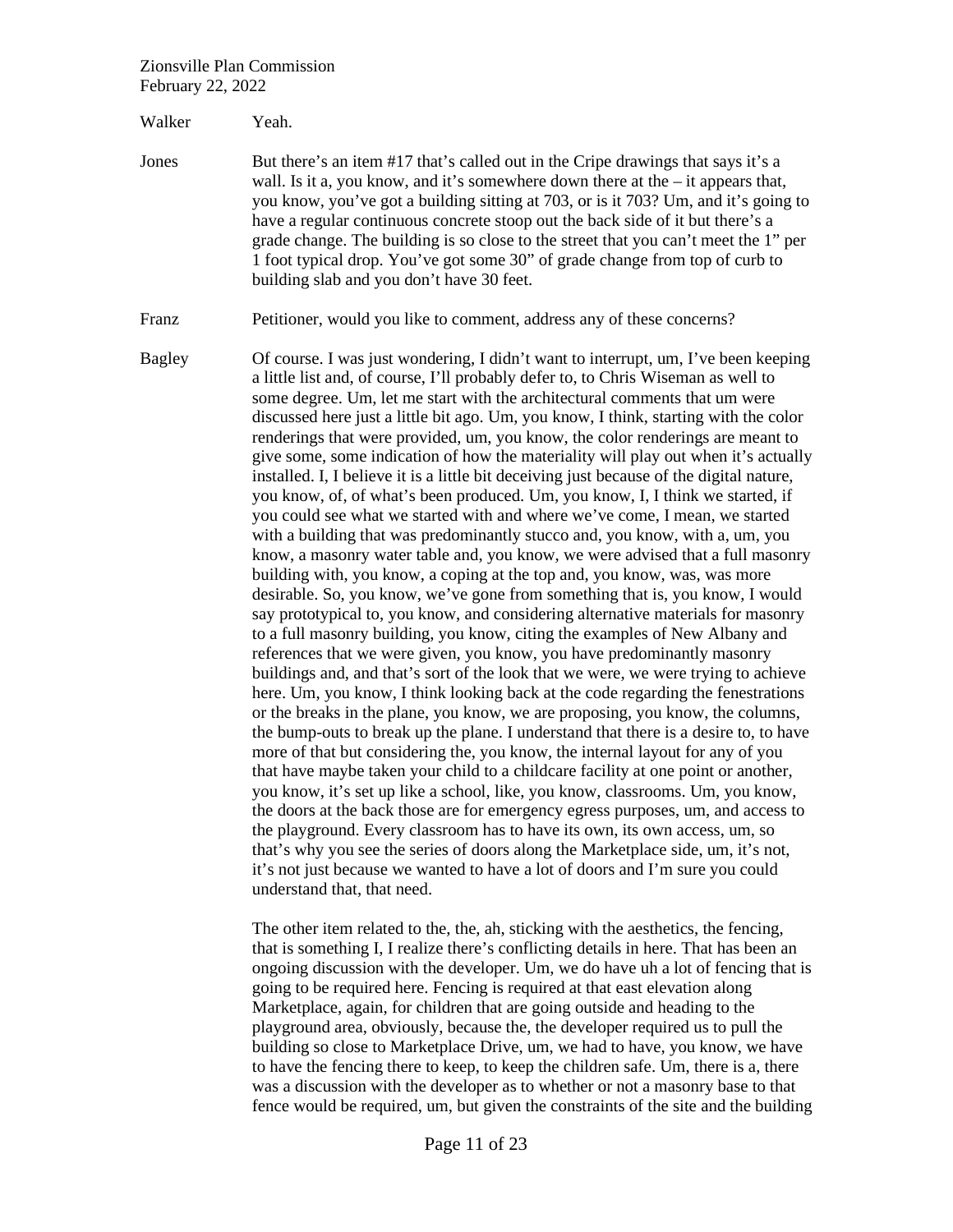being so close to Marketplace, we really didn't have room for it. Additionally, as you might imagine, um, uh, uh, a fence, uh, at a, at a playground area that has a uh masonry base might entice young children to climb up on it and jump off of it and it becomes a, becomes a safety hazard. So, it is our desire to move forward with just a uh, a double powder coated steel fence that would have some type of finial or decorative element, um, incorporated. Um, related to the, the traffic – I understand, again, I have, I have four children I know what pick up and drop off, no one knows that more than me. Um, but as I understand it, this, the area to the south of us is under contract and is going to be coming into the Town for, you know, planning and site review very shortly so there is a, there is a plan for this to continue through and create two points of access. Um, as, you know, as you travel from, you know, as you enter in from Frederick, would, you would then have the option to leave to the south and go back onto Marketplace so that plan is in play. This, this site will not dead end and I agree that would be a traffic nightmare.

The other thing to consider is that the, for those of you that have ever taken a child to daycare, you know, our hours are, we open at 6:30 so people start dropping off, you know, between the hours of 6:30, anywhere from the hour, you know, to, all the way up to 9:00-9:30. So, yes, will there be a, a point somewhere in that time where there will probably be a peak, yes, but, but with the range of time that we would expect people to, to, to drop off and to pick up, it is staggered such that I, I do believe that once that development to the south is, is open, there will be a steady flow, um, through the site and, and congestion would be mitigated. Um, regarding the grade change at the south corner – yes, there is a grade change, um, because, as I mentioned with the building, you know, to create that urban downtown feel, we've pulled this building close to Marketplace. As such, there is a, a, a sort of steep grade change there at that southeast corner. The detail that you're referring to, I believe, is a, is a low, uh, a turndown, a turndown curb if you will, um, and you know, that is something that we're, we're working through with Henke, the developer. That would be proposed to complement, the style of that and the materiality of that would be, would be complementary of the, of the main building. Chris, do you want to add anything as far as the differential there and how you've designed it for that turndown curb?

Wiseman Uh, sure. The –

Franz Please introduce yourself and address please.

Wiseman This is Chris Wiseman. I work at Cripe. My address is 3835 E. 78<sup>th</sup> Street, Indianapolis, Indiana 46240. Uh, the grade, the grade differential starts, it's on the high side is the north side and the grade falls to the south side. From the north to the south, the highest point on that turndown at the interface between we'll call it the stoop of the Kiddie Academy and the plaza, um, of the Henke development, the Marketplace Drive corridor, it's um, it's not 3 feet, it's actually 1 foot, I think it's 11", 1 foot 11, like 2 feet. Approximately 2 feet at the tallest point on the south side, um. The fence will be along the top of it and it's a turndown down to that plaza grade. Um, the material types is what she alluded to. That's in regards to the grading question.

Bagley Um, thank you, Chris.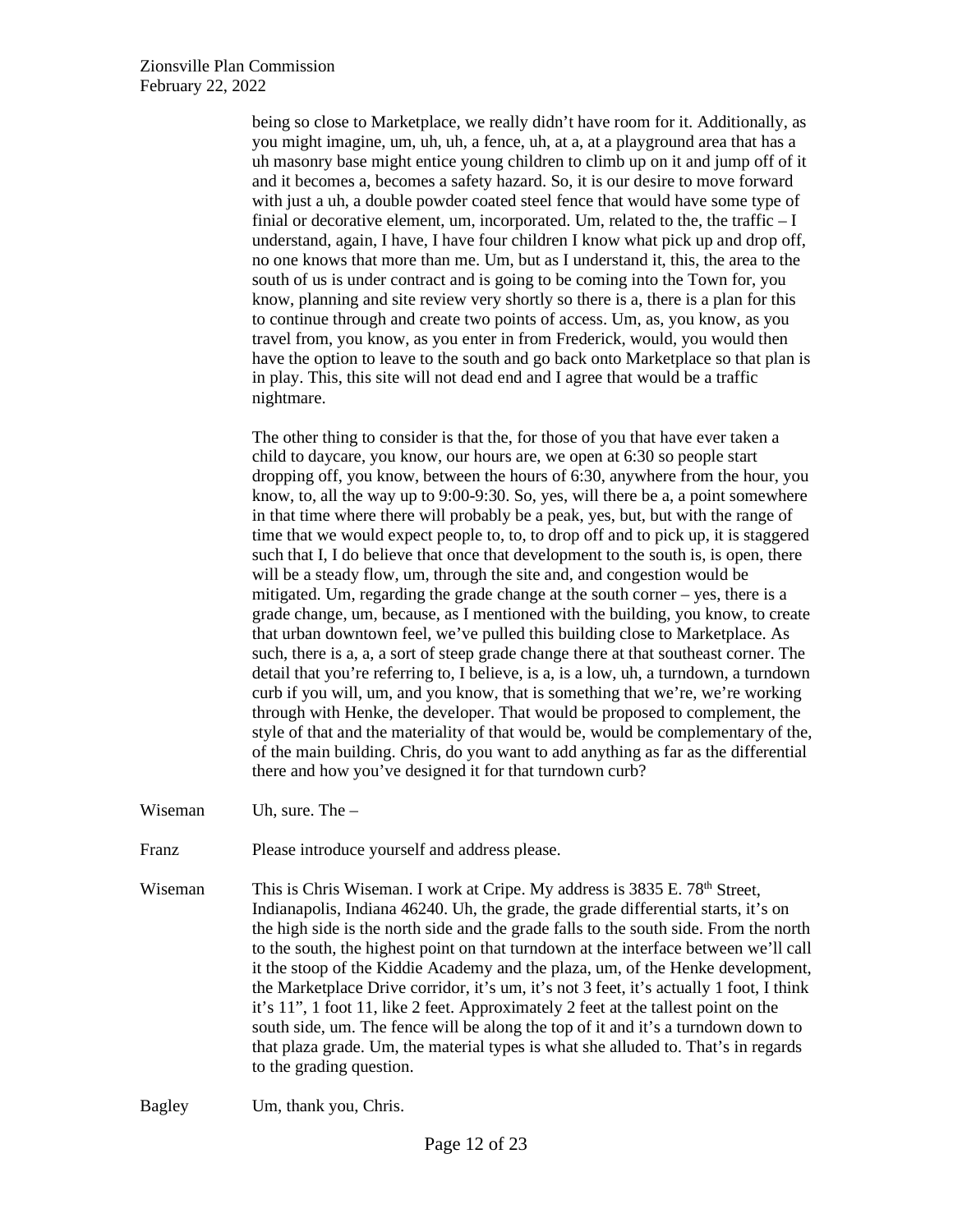- Wiseman Melanie, also you were, I think, at on the drop off they don't pull up and just let the kids out, they actually park their car and walk them in, correct?
- Bagley That's correct. Thank you for pointing that out. Yes. There is no corticashare 37:45 or valet service or any, um, service of that type. Parents are permitted to actually take their kid to the classroom. So, um, you know, that, that is an option that would encourage people to park, come into the building. It's not going to be, and that was a question that came up during TAC, um, that, you know, there was concern about cars stacking up, cueing back onto Frederick and in anticipation of dropping off their child, but that's not the case here. They will be required to park and walk their child into the facility. Um, you know, I would like to, I would like to point out that we are, we have been working with Henke at length on this, um. I, I, we recognize that this is sort of the, at a very prevalent, um, prominent, excuse me, intersection and, um, from the photos that we were given, uh, you know, we're really working to, to present a nice masonry, full masonry building, you know, with, with, with a cornice or coping that is, is decorative in nature, um, you know, windows that were a little more, um, in keeping with the, with the period or the look that is, you know, that, that the Town and the developer are striving for, um, you know, I would ask that, you know, the Commission give consideration to, you know, what we're presenting here tonight.
- Jones Like I said, I still have the same problem that what's being presented and what we're going to end up with are, are not the same. They speak of columns on the face of the building but all I see is a block building when I look at the plan detail and when I read down through the notes, most of the columns, they're just control joints. So it's, it's not really a, and it certainly has nothing to do with the picture you're showing of the, of the uh gatehouse at Holliday Farms. And then finally, you know, I guess I gotta go re-read, you know, my planned urban development. I didn't think the Town of Zionsville gave up their rights to the architectural review. It's a mistake on us.
- Franz You mentioned that there's going to be before the Plan, a potential petition before the Plan Commission for the property south and you mentioned that that's going to connect to another driveway on that property but I'm looking on your D001 development plan that has the whole area, you know, picture, you know, on here, so, again, if that goes south, does that dead end? Wayne, do you, do you have any idea how this is going to end up? Is there going to be a drive all the way behind those buildings or – I see there's kind of a, it looks like there's potential for an intersection on these drawings. Are those going to be connected through the sides, lots?
- Bagley This is where I wish that, that someone from Henke –
- Wiseman I can answer, I can answer that question. This is Chris. Uh, yes, the vision of Henke from what I've gathered and meeting with them is all the lots, I think there's four lots, starting with Kiddie Academy that go south, maybe five lots. All of those driveways, we'll call them drive aisles and parking will be connected. So they can't, they're not going to be standalone out lots. They'll all have interconnected access throughout all the four or five lots that are on that, uh,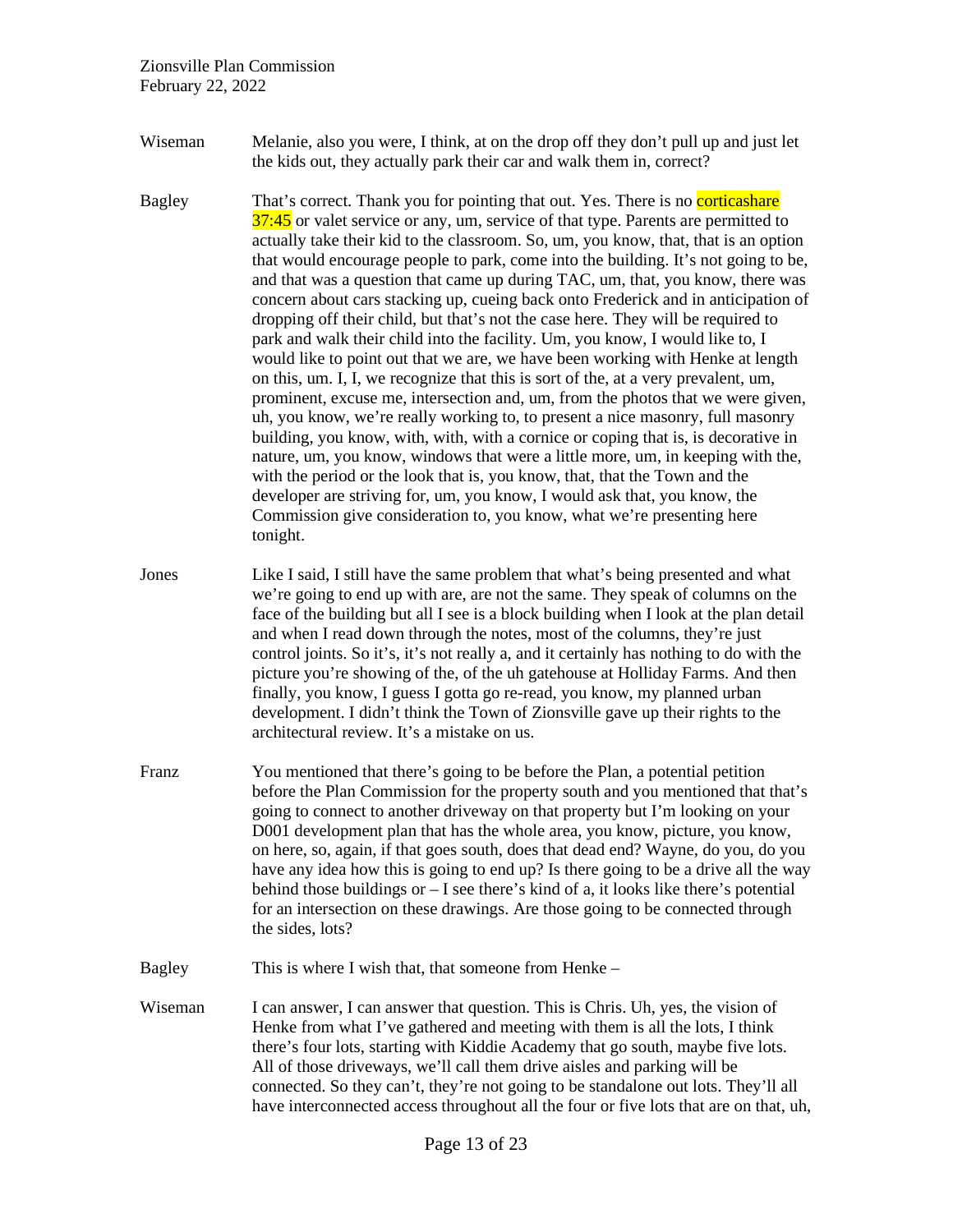west side of Marketplace and then, I believe, there's two curb cuts on Marketplace. I think the next curb cut would be the, the lot south of this one gets a curb cut on the south side of that lot and then you skip, then two more lots is another curb cut to Marketplace. So, there will be in theory the drive aisle in the rear will be the road so to speak that'll navigate the cars over to those Marketplace connections and the Frederick Place to the north.

Bagley And to, honestly, to give you some assurance, I mean, we, we had concerns up, upfront, you know, related to circulation, especially considering the, the preapplication meeting, um, you know, comments that came back from Fire. We, you know, we, there has to be development to the south really for a fire truck to circulate and that's been a concern that we've cited with Henke right out of the gate and, you know, they've assured us that, um, you know, that there will be, you know, a tenant going into the south, there will be connectivity, um, and uh that will, again, alleviate some of the traffic, although I do think, you know, again, as I said, the with the times of the day and the hours which we expect people to drop off, with people having to park and walk their child in, I don't expect any stacking out onto Frederick if that's the concern. And I do believe that the, you know, ingress and egress will not be, um, severely impacted by, you know, a plethora of cars trying to get out of there because the time is so staggered.

- Franz How many kids will be there?
- Bagley It's an average of approximately 175. Now take into consideration, I know that sounds like a large number, but it's very rare that it's that number every single day, you know, of the entire year simply because people are on vacation, kids are out sick, you know, different, for different reasons, it's never, it's never, you know, on a very rare occasion is it, is it that maximum number but it is designed to accommodate that occupancy in the classrooms.
- Franz You know, relative to the parking lot extending down to the southern lots as they're developed, I don't think the intent would be to have that as a secondary street. So, I'm not too certain that the people south of you would appreciate, you know, using it as a street when the, if it does stack. I think, you know, you said that because they park that can alleviate some of that issue. I don't think that's going to be the case. I think you're going to have those, that same issue when they park or not. Matter of fact, it could get worse internally because you just got a narrow area, people backing out blocking each other, that sort of thing. So, um –
- Jones And these are individually owned parcels, aren't they?
- DeLong Mr. Wiseman answered that question, but –
- Jones Mr. Wiseman, are these individually owned parcels?
- Wiseman Yeah, they're all platted in single lots so they, I would envision they would all be owned by different parties at some point. I guess somebody could buy multiple if they wanted to.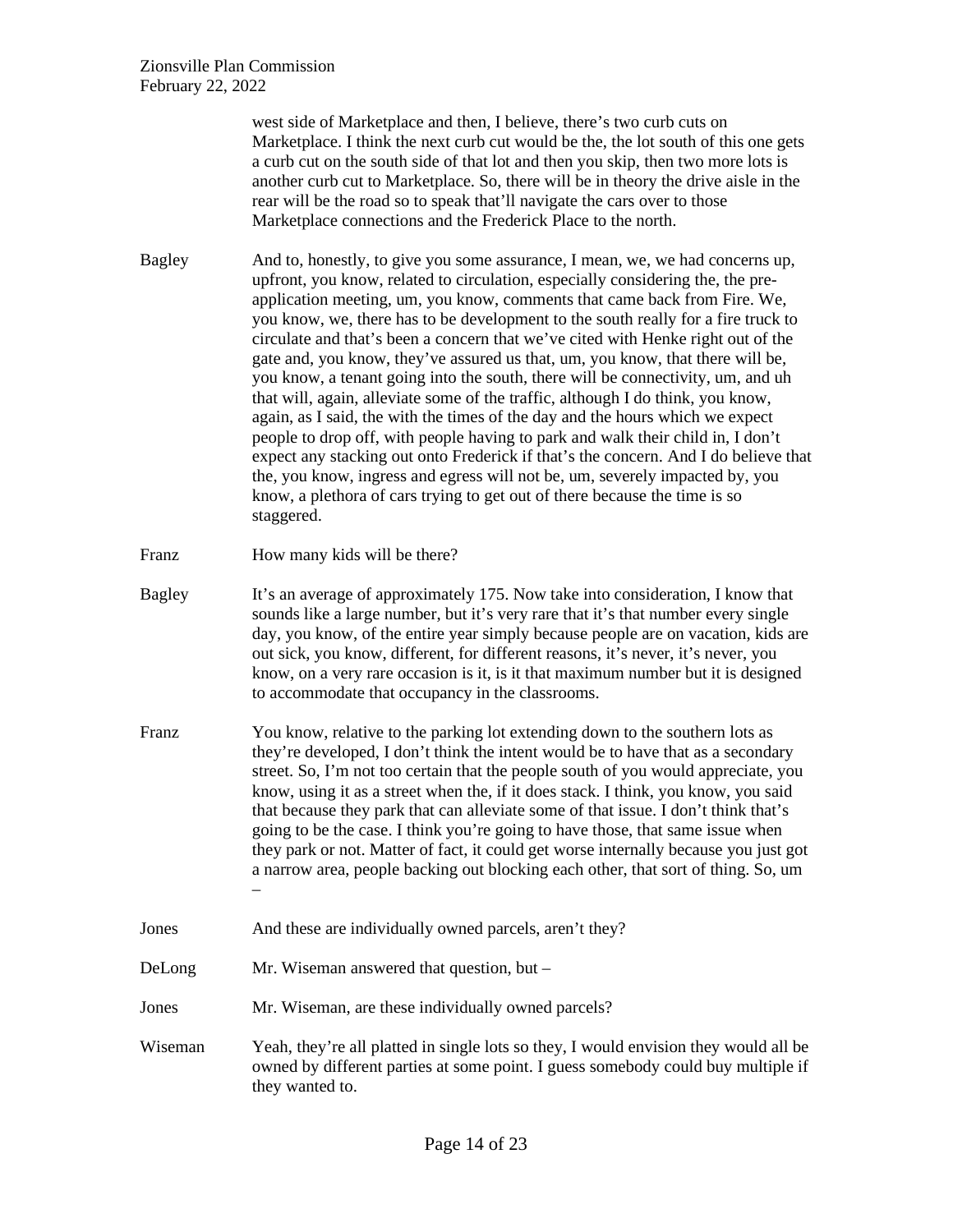Jones The point is, the developer doesn't have the wherewithal, or doesn't have the right to say that property A can cross property B for – Wiseman I think they've made it, yes, it's in  $-$ Bagley Uh huh. Wiseman I think it's a part of the, the purchase agreement with the, on those lots that they have to have access in the rear to all the lots, they have to maintain that access. That's a part of their, their standard purchase agreement on the access in the rears. They have to maintain that. They can't block it. From what I've heard from Phil and the different Henke, Melanie probably can confirm that. That was in their standard verbiage. Bagley Yes, that's correct. Otherwise, we wouldn't, you know, I don't think we would've contemplated a design that, that anticipated a continuous connection. Wiseman And Phil does apologize, he had a commitment this afternoon so he wasn't able to attend. He tried to get another party from Henke to cover but it was last minute, so, um. I don't think anybody from Henke is on or I haven't, I don't think I can see the, who's invited but I don't think – the other person that could be on would be Doug Fleener but I'm sure he would have a Henke, well actually, he might be signed in. It would be Doug Fleener could be on here for Henke but I don't think, I didn't hear from Phil that he was going to join on behalf of Henke. DeLong And Mr. Franz, while we're pausing to review who's in attendance, there is a gentleman who inadvertently didn't get connected exactly when you were asking for initial public comment that does wish to offer public comment with your approval. Franz Okay, all right. Well let's go ahead and take that then. If you want to promote him so he can speak. [Long pause] Franz Have you promoted him? Greg you're muted. Strick Did I – Franz There you go. Strick Did I take it off mute? Franz Yeah, you're good. Name, address – Strick Thank you so much. My name is Greg Strick. I'm a resident of Holliday Farms. I live at 3761 Dartmoor Way, Zionsville. Um, and I would've made comments earlier but I didn't understand the nature of this particular petition. Uh, just a couple of quick comments – to Mr. Jones' uh comments about, um, having something in the PUD which seems to be different than what is currently being presented, um, I would like to express that a number of the neighbors here, both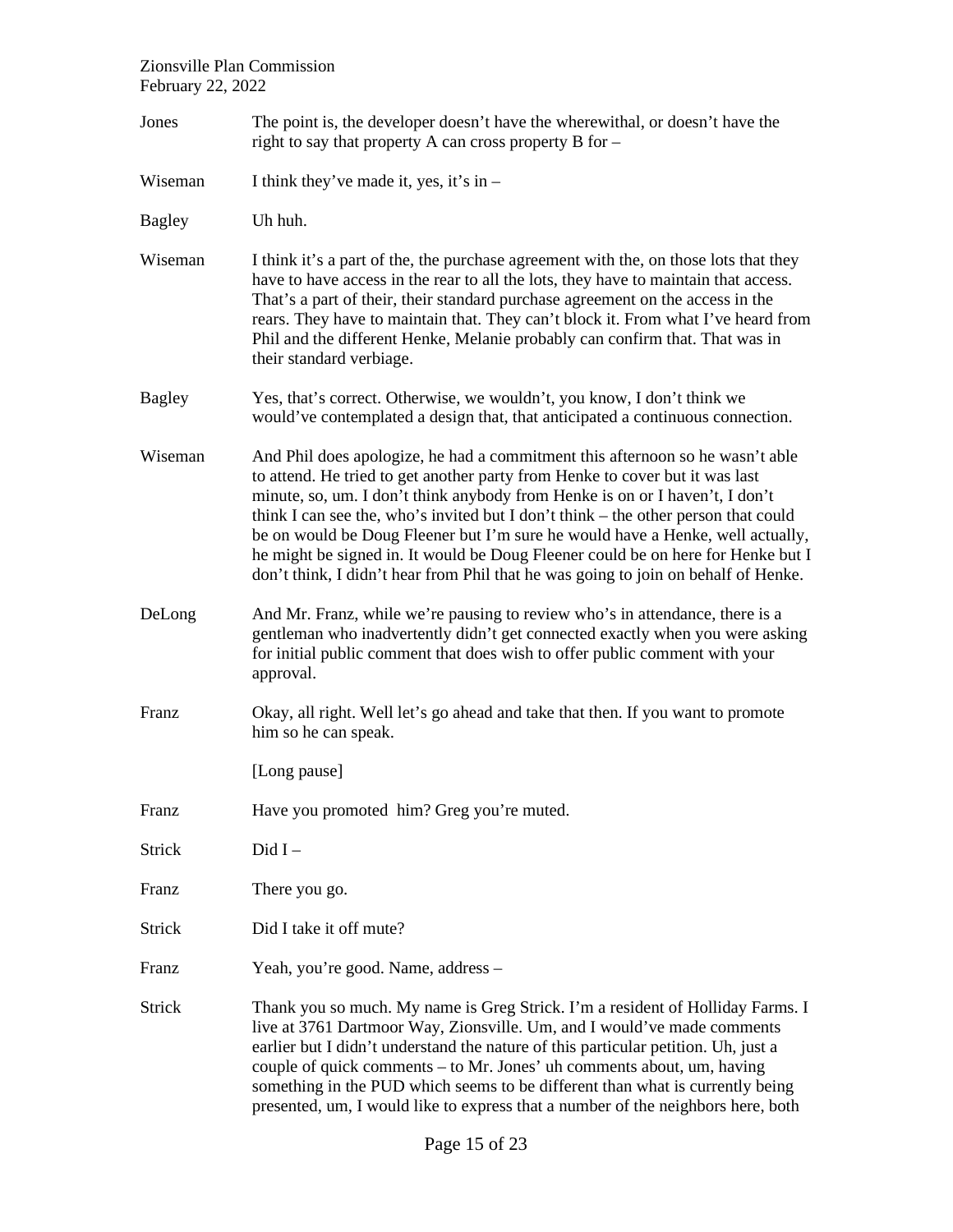|               | on Dartmoor Way and other parts of the community as current residents, as well<br>as those who are in the process of building or have bought lots and have not yet<br>built, um, are concerned that there are elements of the PUD and this is<br>specifically with regard to the apartment complex that was being continued until<br>next month. Um, parts of the PUD that obviously were there back in June 2018<br>and should we and, we should probably have been aware before we purchased,<br>we should've gone back to read the PUD but, that was not something that was<br>raised to our attention and so we're looking at this particular part of the<br>development and asking ourselves why things that might affect us as neighbors<br>immediately neighboring that particular property are not, are not going to be<br>thoroughly discussed and maybe they will be but, we're concerned that, um, we<br>were not provided an opportunity to present our views in a timely manner and so<br>with that backdrop, I just wanted to, um, express my concern that there were no<br>members of the public who own or who are building, um, homes on the other<br>side of this particular Academy who if you continue on Frederick Place to<br>Cherwell there are homes there that will back up to the, what I take it now, will<br>be the Kiddie Academy. I'm surprised that none of those, uh, owners or potential<br>residents in those locations or anywhere on Cherwell have come forward to<br>express their views or concerns. I'm wondering so to the point I want to make,<br>I'm wondering if notice was provided to those particular native, uh, residents to<br>be able to express timely comment? |
|---------------|---------------------------------------------------------------------------------------------------------------------------------------------------------------------------------------------------------------------------------------------------------------------------------------------------------------------------------------------------------------------------------------------------------------------------------------------------------------------------------------------------------------------------------------------------------------------------------------------------------------------------------------------------------------------------------------------------------------------------------------------------------------------------------------------------------------------------------------------------------------------------------------------------------------------------------------------------------------------------------------------------------------------------------------------------------------------------------------------------------------------------------------------------------------------------------------------------------------------------------------------------------------------------------------------------------------------------------------------------------------------------------------------------------------------------------------------------------------------------------------------------------------------------------------------------------------------------------------------------------------------------------------------------------------------------------------------------------------------|
| Franz         | Obviously the, this is public information, so, you get an opportunity to speak at<br>the Plan Commission hearing. It sounds like you may be talking about stuff even<br>prior to the Plan Commission, having some input into design, etc. That falls<br>under the Architectural Review Board of the PUD which right now Henke<br>controls. So -                                                                                                                                                                                                                                                                                                                                                                                                                                                                                                                                                                                                                                                                                                                                                                                                                                                                                                                                                                                                                                                                                                                                                                                                                                                                                                                                                                     |
| <b>Strick</b> | And that's $-$                                                                                                                                                                                                                                                                                                                                                                                                                                                                                                                                                                                                                                                                                                                                                                                                                                                                                                                                                                                                                                                                                                                                                                                                                                                                                                                                                                                                                                                                                                                                                                                                                                                                                                      |
| Franz         | I would argue he doesn't really have to have conversations with, whoever's<br>running that doesn't have to have conversations with, you know, other residents.<br>$Um -$                                                                                                                                                                                                                                                                                                                                                                                                                                                                                                                                                                                                                                                                                                                                                                                                                                                                                                                                                                                                                                                                                                                                                                                                                                                                                                                                                                                                                                                                                                                                            |
| <b>Strick</b> | And $-$                                                                                                                                                                                                                                                                                                                                                                                                                                                                                                                                                                                                                                                                                                                                                                                                                                                                                                                                                                                                                                                                                                                                                                                                                                                                                                                                                                                                                                                                                                                                                                                                                                                                                                             |
| Franz         | I mean, until you guys take it over, I mean, at a certain point you will become<br>responsible for that, but, unfortunately, a lot of this stuff at this point, falls under<br>their review. So, I, I, I think that's what you mean, not that you don't get an<br>opportunity to speak at this because we've got, the petition you're referencing to,<br>we've got several remonstrance letters and obviously that one is continued until<br>people can get back so they can comment on it. So, um, we will listen to what<br>you have to say here, um -                                                                                                                                                                                                                                                                                                                                                                                                                                                                                                                                                                                                                                                                                                                                                                                                                                                                                                                                                                                                                                                                                                                                                            |
| <b>Strick</b> | And that is precisely my, my point about, um, you know, not being able to make<br>comment because of who controls the Architectural Board and I would, I would<br>hope that while that may be written, I hope that it is not in stone, uh, and hope<br>that the Planning Commission has an opportunity to, to address things that, you<br>know, may not, may not meet standards. I mean, is this a case of the fox now<br>watching the hen house, this is, I hate to be parochial about it but it, it could be<br>seen that way. Um, and so and to your point of setting the, setting the bar low,                                                                                                                                                                                                                                                                                                                                                                                                                                                                                                                                                                                                                                                                                                                                                                                                                                                                                                                                                                                                                                                                                                                  |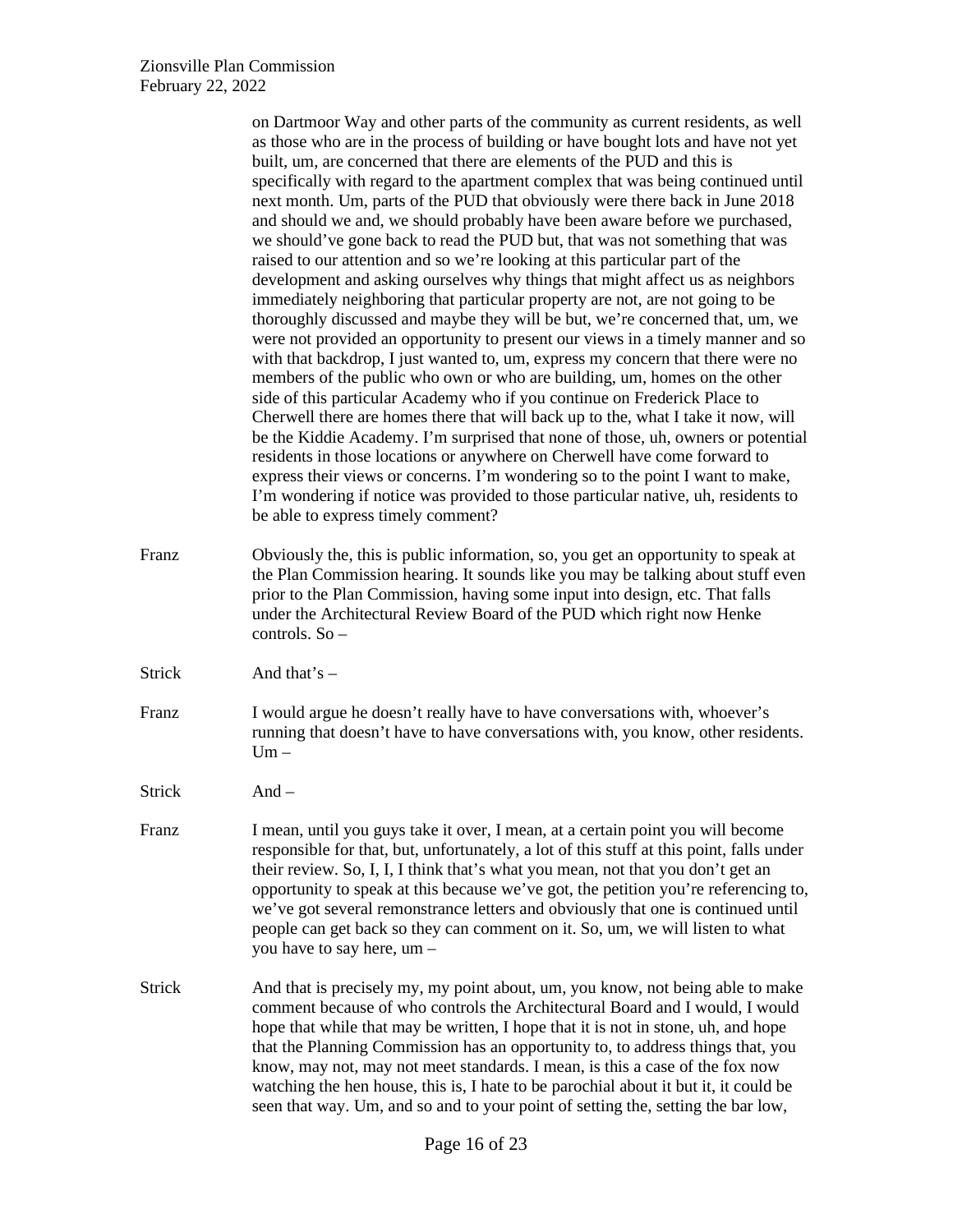|        | again, it's—if they are in control of the Architectural Board and we as members<br>of the community now forming don't have an input into that, um, you know, I<br>guess this is a sad, sad way to comment on it but it's, unfortunately, a comment<br>that needs to be made. So I, I thank you for, for your attention.                                                                                                                                                                                                                                                                                                                                                                                                                                                                                              |
|--------|----------------------------------------------------------------------------------------------------------------------------------------------------------------------------------------------------------------------------------------------------------------------------------------------------------------------------------------------------------------------------------------------------------------------------------------------------------------------------------------------------------------------------------------------------------------------------------------------------------------------------------------------------------------------------------------------------------------------------------------------------------------------------------------------------------------------|
| Franz  | Uh thank you. Anymore comments or questions on this one?                                                                                                                                                                                                                                                                                                                                                                                                                                                                                                                                                                                                                                                                                                                                                             |
| Jones  | And I just, I gotta make sure $-1$ 'm sitting up here reading through the, the PUD<br>package. There's a Section 19 Procedural Provisions, Section 19.02 paragraph A<br>says that "There's no development plan approval by the Plan Commission for<br>detached dwellings" which, I mean, I'm assuming that houses "development<br>amenities associated accessory structure, landscaping, lighting and signage" and<br>then it says "but all other buildings and associated parking, landscaping, lighting<br>and signage not for the overall district shall require development plan approval<br>by the Plan Commission." So, so if we don't think they're meeting the standards<br>they laid, laid out as part of the architectural review then we don't have to<br>approve the development plan. Is that, am $I -$ |
| Kilmer | And I will say that, that section that you just read I did include verbatim in the<br>staff report.                                                                                                                                                                                                                                                                                                                                                                                                                                                                                                                                                                                                                                                                                                                  |
| Jones  | Okay.                                                                                                                                                                                                                                                                                                                                                                                                                                                                                                                                                                                                                                                                                                                                                                                                                |
| Kilmer | That, that they are required to get the development plan approval from the Plan<br>Commission.                                                                                                                                                                                                                                                                                                                                                                                                                                                                                                                                                                                                                                                                                                                       |
| Jones  | Okay.                                                                                                                                                                                                                                                                                                                                                                                                                                                                                                                                                                                                                                                                                                                                                                                                                |
| Kilmer | But there are different sections within the PUD where it talks about and, and I'm<br>needing to make the distinction between development plan approval and<br>architectural review. That the architectural review is delegated to the developer<br>but the development plan approval is still a requirement to $-$ the Plan<br>Commission does have to, to give development plan approval.                                                                                                                                                                                                                                                                                                                                                                                                                           |
|        | [Long pause]                                                                                                                                                                                                                                                                                                                                                                                                                                                                                                                                                                                                                                                                                                                                                                                                         |
| Franz  | Roger, are you comfortable that they're fully in compliance with the ordinance,<br>the PUD ordinance on this, the building?                                                                                                                                                                                                                                                                                                                                                                                                                                                                                                                                                                                                                                                                                          |
| Kilmer | In our review meetings, um, early on and even, even through the TAC process,<br>um, there were concerns raised about the architecture of the building, um, um,<br>and present at those meetings were representatives of the developer of the overall<br>developer in addition to those of Kiddie Academy, um, and, uh, those concerns<br>were clear, um, what, and I, I believe I'm speaking correctly when I say some of<br>those concerns were even expressed at the pre-filing meeting. Uh, and once a<br>project is submitted to us we can re-state those concerns but eventually it comes<br>back to we, we as, as I understand staff's role, we are very limited in what we can<br>do from an architectural standpoint. And so we have to present to you what is<br>presented and filed.                       |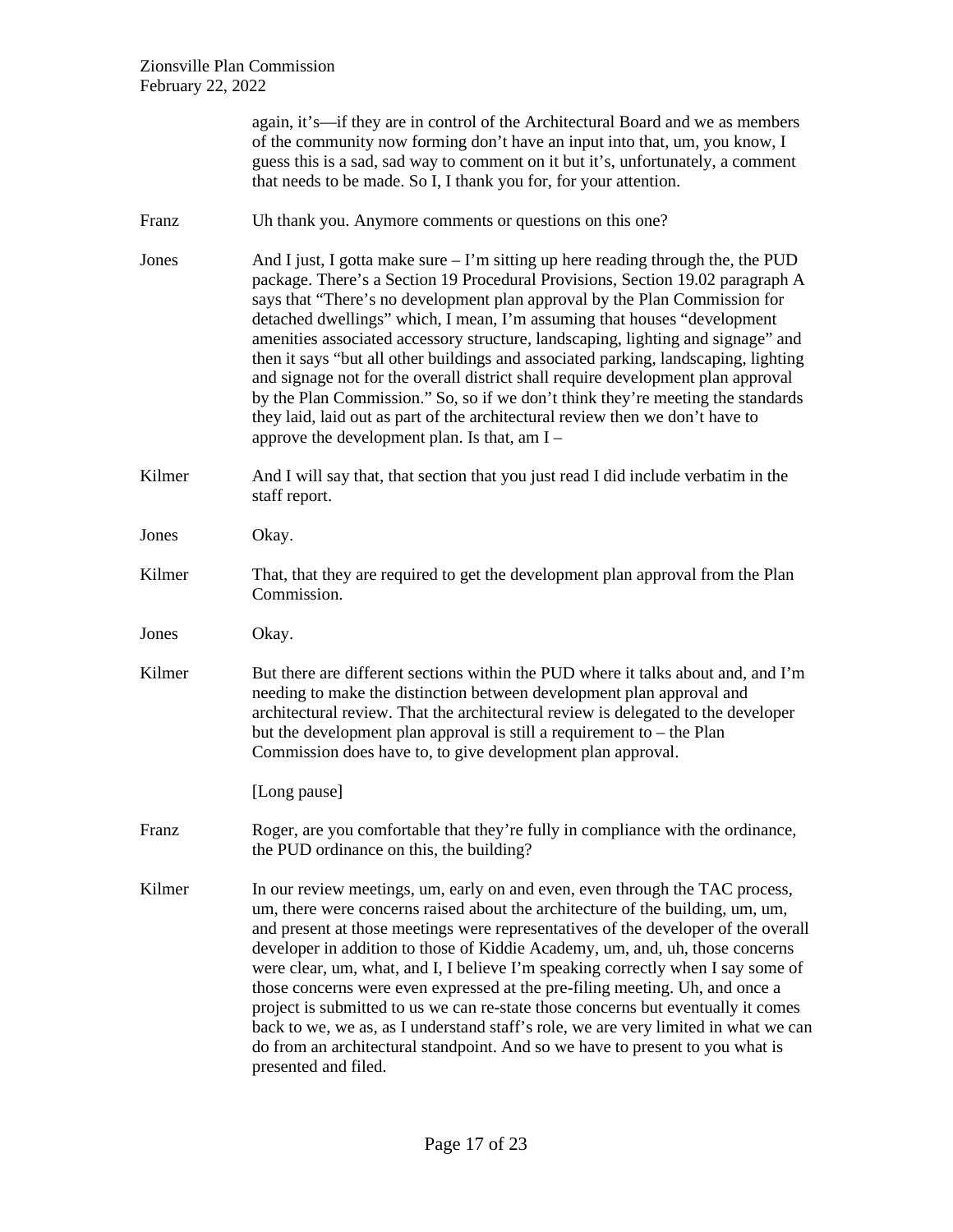| DeLong | And expand – [inaudible microphone not working] $\frac{58:12 - 58:24}{58:12 - 58:24}$ certainly a 2017<br>review of a 2017 PUD ordinance and certainly the, the illustrations that were<br>contained within thinking back to those moments are telegraphing to the Plan<br>Commission what you should anticipate receiving for review and certainly you<br>are then calibrating your, what you think your processes are going to be and, and<br>when the subsequent projects are coming in. In this particular case, it's, there<br>might be a, you know, a small or, you know, whatever that size disconnect is<br>between what your expectations were and what the projects are and certainly<br>working with the petitioner here to, to move to appoint that where the Plan<br>Commission thought these projects were to be when they did come forward.<br>Again, I go back to those moments in 2017, there was very, very comfortable<br>conversations as to what this PUD was to bring, the illustrations as to the<br>product, certainly now it's a few years later, you're exploring the very first one of<br>these, certainly the project isn't meshing up with your expectations and certainly<br>those, those moments can be, are being articulated here, certainly as your counsel<br>has offered, your review is focused on the development plan, not so much the<br>architecture, but if there's issues with the development plan that you see certainly<br>we can talk about those as well but certainly, you know, we're not sitting here<br>with an answer for you as to the architecture because of how the PUD is<br>structured to Mr. Jones' point future projects may result in a tighter review of the<br>Plan Commission and its language specific to future PUDs. |
|--------|------------------------------------------------------------------------------------------------------------------------------------------------------------------------------------------------------------------------------------------------------------------------------------------------------------------------------------------------------------------------------------------------------------------------------------------------------------------------------------------------------------------------------------------------------------------------------------------------------------------------------------------------------------------------------------------------------------------------------------------------------------------------------------------------------------------------------------------------------------------------------------------------------------------------------------------------------------------------------------------------------------------------------------------------------------------------------------------------------------------------------------------------------------------------------------------------------------------------------------------------------------------------------------------------------------------------------------------------------------------------------------------------------------------------------------------------------------------------------------------------------------------------------------------------------------------------------------------------------------------------------------------------------------------------------------------------------------------------------------------------------------------------------------------|
| Franz  | Dan?                                                                                                                                                                                                                                                                                                                                                                                                                                                                                                                                                                                                                                                                                                                                                                                                                                                                                                                                                                                                                                                                                                                                                                                                                                                                                                                                                                                                                                                                                                                                                                                                                                                                                                                                                                                     |
| Taylor | Yeah. Mr. Kilmer, can I just ask you again, Mr. Franz asked whether you thought<br>that the submission was compliant with the PUD and the other applicable<br>ordinances from the Town with, $uh$ – was your answer yes or – your<br>recommendation is yes but is that your answer?                                                                                                                                                                                                                                                                                                                                                                                                                                                                                                                                                                                                                                                                                                                                                                                                                                                                                                                                                                                                                                                                                                                                                                                                                                                                                                                                                                                                                                                                                                      |
| Kilmer | While my preference would be for some other changes to be made, I do believe<br>that what has been submitted is in compliance.                                                                                                                                                                                                                                                                                                                                                                                                                                                                                                                                                                                                                                                                                                                                                                                                                                                                                                                                                                                                                                                                                                                                                                                                                                                                                                                                                                                                                                                                                                                                                                                                                                                           |
| Franz  | Okay.                                                                                                                                                                                                                                                                                                                                                                                                                                                                                                                                                                                                                                                                                                                                                                                                                                                                                                                                                                                                                                                                                                                                                                                                                                                                                                                                                                                                                                                                                                                                                                                                                                                                                                                                                                                    |
| Taylor | And I just would remind the Commission, um, and I wasn't here when this was<br>approved, but I, I've covered this in training and I'll say it again that, uh,<br>development plan approvals are ministerial, the only question is the question that<br>Mr. Franz asked which is "Does it comply?" um, and then within mixed large,<br>complicated, mixed use PUDs like this one, um, you know, if parts of the PUD<br>approval limited review, if that's what the PUD says and that's what the Town<br>Council approved, we can all be unhappy about it but it doesn't change anything,<br>okay, your job on a development plan review is merely ministerial, does it<br>comply? As I read the staff report, um, it complies in all aspects except for the<br>two Waivers requested. The granting of Waivers is discretionary but, um, again,<br>as you work your way through this matter, I would just keep that in mind that the<br>review of waivers is discretionary. You can apply the criteria of your ordinance<br>and review those but as to the development plan, if it meets the ordinance, then<br>you would be duty bound to approve it despite reasonable misgivings I would<br>call them just reminding you of that legal standard.                                                                                                                                                                                                                                                                                                                                                                                                                                                                                                                                        |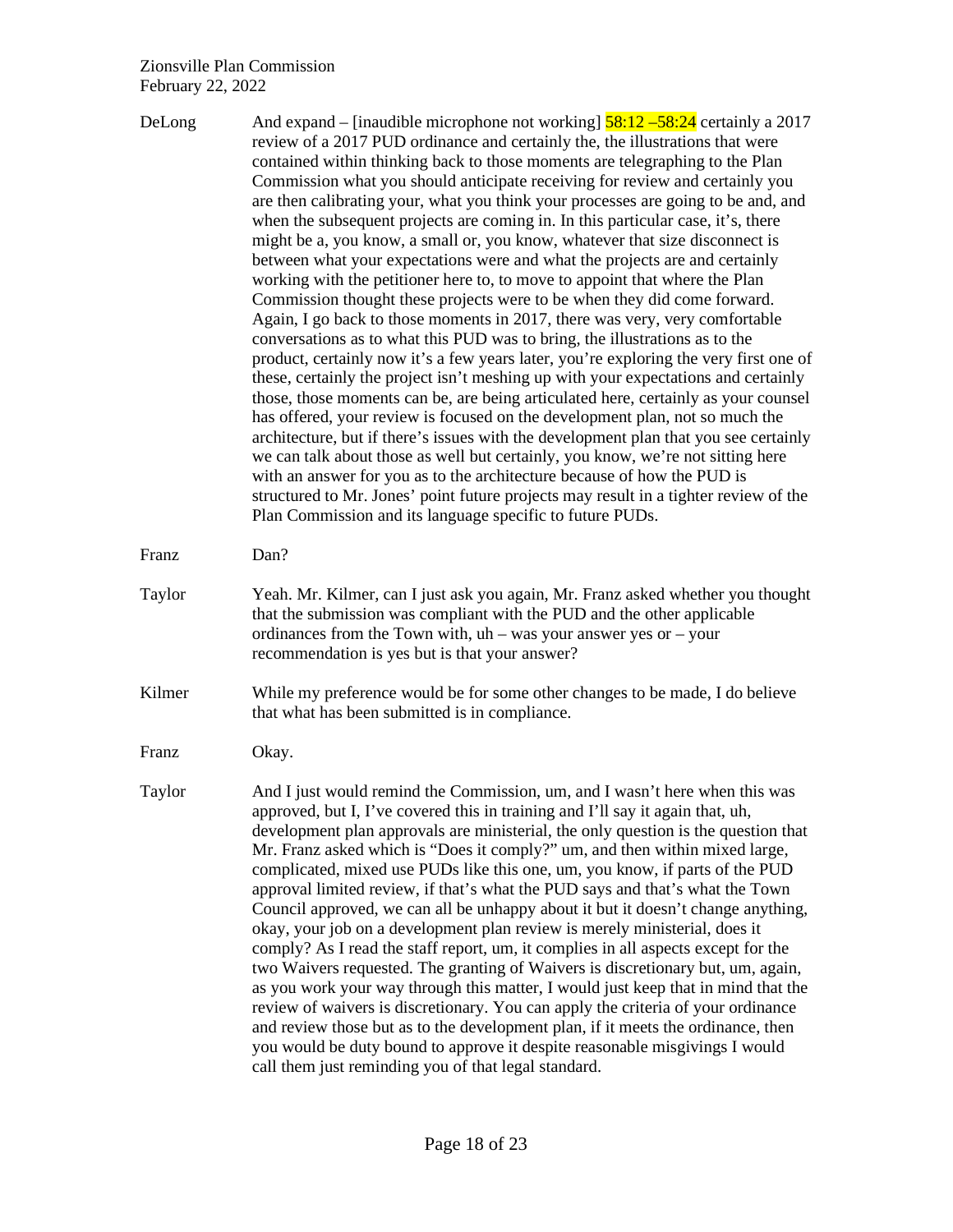| Franz        | I think Wayne put it well when he said that expectations were set but now are not<br>really being met. I mean, he didn't say that but I'll say it, in my opinion, not<br>being met $-$                                                                                                                                                                                                                                                                                                                                                                                                                                                                                                                                                                                                                                                                                                                                                                                                             |
|--------------|----------------------------------------------------------------------------------------------------------------------------------------------------------------------------------------------------------------------------------------------------------------------------------------------------------------------------------------------------------------------------------------------------------------------------------------------------------------------------------------------------------------------------------------------------------------------------------------------------------------------------------------------------------------------------------------------------------------------------------------------------------------------------------------------------------------------------------------------------------------------------------------------------------------------------------------------------------------------------------------------------|
| Jones        | Uh $huh -$                                                                                                                                                                                                                                                                                                                                                                                                                                                                                                                                                                                                                                                                                                                                                                                                                                                                                                                                                                                         |
| Franz        | What about the traffic flow? I mean, we believe there's a safety concern. I mean,<br>at least is this worth a continuance? I don't know. I mean -                                                                                                                                                                                                                                                                                                                                                                                                                                                                                                                                                                                                                                                                                                                                                                                                                                                  |
| Taylor       | You've got two Waiver requests both of which involve traffic circulation and<br>control and so, yes, if the Plan Commission believes it needs more information<br>about traffic circulation in order to make a discretionary decision regarding those<br>Waivers, that would be something you could ask for.                                                                                                                                                                                                                                                                                                                                                                                                                                                                                                                                                                                                                                                                                       |
| Franz        | I would really like to understand the connectivity between the five sections to<br>understand how that's going to flow and how that would impact that. That would<br>be something that I think the developer could come in and, and address. Is that<br>fair?                                                                                                                                                                                                                                                                                                                                                                                                                                                                                                                                                                                                                                                                                                                                      |
| Taylor       | Yes and in considering the Waivers, you might want commitments made about<br>this, um, second, second connection or extension of roads. You might want, um,<br>to impose conditions on those Waivers that the granting of the Waiver, for<br>example, um, this traffic issue is somehow, um, made, um, as a condition, some<br>of the things we heard tonight which you might not have heard before.                                                                                                                                                                                                                                                                                                                                                                                                                                                                                                                                                                                               |
| Jones        | Thanks Dan. And, once again, we always kind of understood we were trying to<br>get a street scape that primarily had the front façades on the trail, on the street,<br>you know, kind of that urban village look and that, to do that you have to put the<br>parking in the rear. But, are we going to see more and more of the same where<br>the whole façades of all the buildings get built turn their back on what we're<br>trying to create and, at that point, you might as well just put in an alley, put the<br>trashcans out there $- I$ mean to the dumpster so they can get to them easily and<br>call it a day. But, I don't think that's what we were, once again, initially<br>discussed. Then we get down, I'm just, Roger, I've gotta, I'll have a question for<br>you – get down into Section 21 about "All violations and enforcement of the<br>Holliday Farms ordinance shall be subject to Article 10 of the zoning ordinance."<br>Where do I find that? The zoning ordinance? |
| Franz        | Was it arguable intent? Was that it was? Arguable intent?                                                                                                                                                                                                                                                                                                                                                                                                                                                                                                                                                                                                                                                                                                                                                                                                                                                                                                                                          |
| Jones        | No, in Article 10.                                                                                                                                                                                                                                                                                                                                                                                                                                                                                                                                                                                                                                                                                                                                                                                                                                                                                                                                                                                 |
| Taylor/Franz | Oh, Article 10-                                                                                                                                                                                                                                                                                                                                                                                                                                                                                                                                                                                                                                                                                                                                                                                                                                                                                                                                                                                    |
| Franz        | I thought you said arguable intent.                                                                                                                                                                                                                                                                                                                                                                                                                                                                                                                                                                                                                                                                                                                                                                                                                                                                                                                                                                |
| Jones        | No, no, no. I just gotta go dig that up.                                                                                                                                                                                                                                                                                                                                                                                                                                                                                                                                                                                                                                                                                                                                                                                                                                                                                                                                                           |
| DeLong       | Article 10 should be with Enforcement Procedures.                                                                                                                                                                                                                                                                                                                                                                                                                                                                                                                                                                                                                                                                                                                                                                                                                                                                                                                                                  |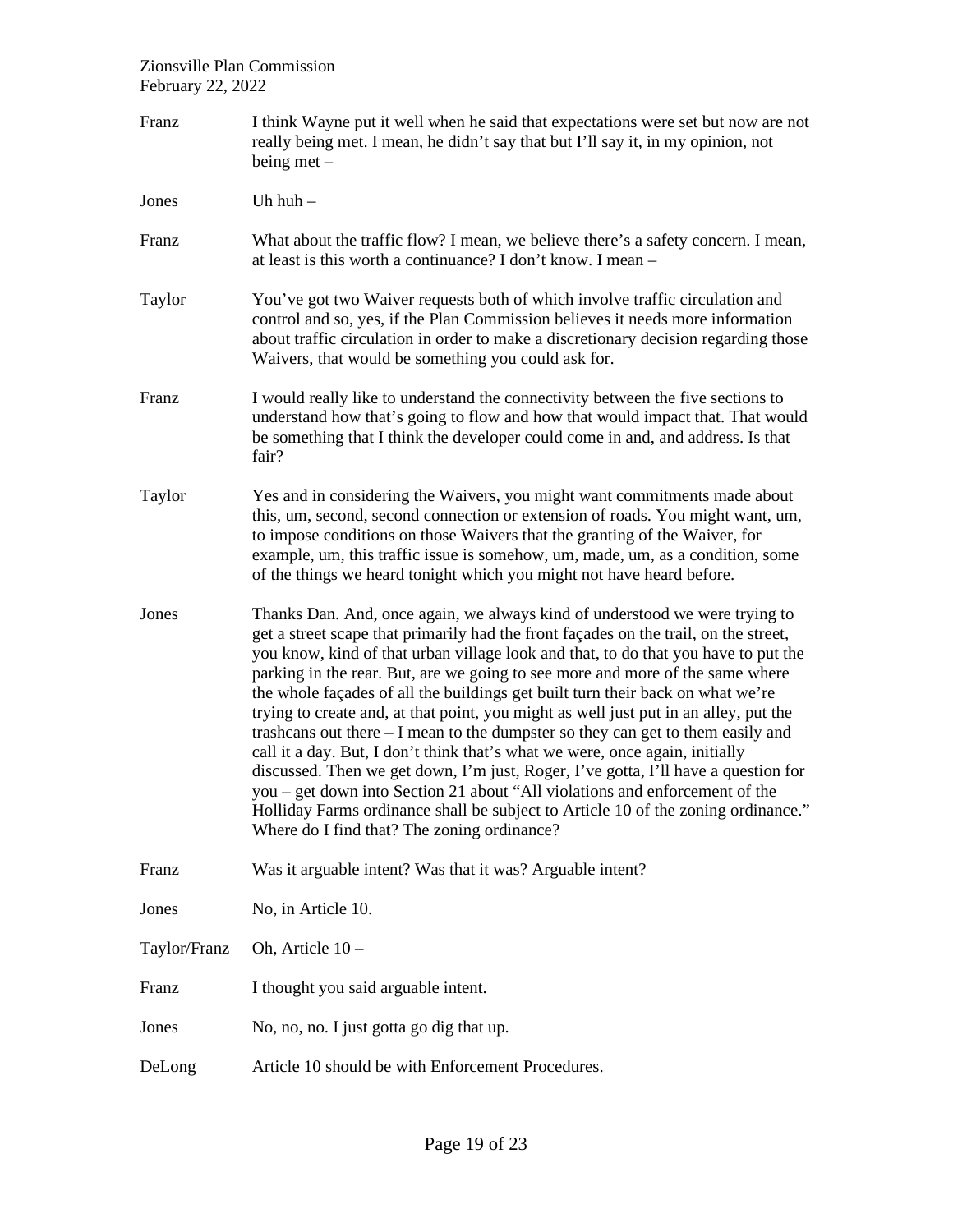- Jones Yeah. It's an unrelated, it's just something I gotta go find I'm sure I've got it somewhere. It's available to me.
- Kilmer I, I'm speaking, um, not specifically to the Section that you were citing but in a similar PUD that is under current consideration, we just did an extensive review of it this afternoon and there were a number of typos that we have asked to have corrected. That is an example of one that we found in today's review, so I'm, you know, I was not here when this PUD went through and, and staff obviously just missed that one but, again, in a similar PUD that is under current review, we found that same, that same type of example and we just said we don't have an article, and in your case it's Article 10, we don't have an Article 10 in our zoning ordinance so that, that is something that needs to be corrected on the one that we are currently working on. That doesn't help you understand the ordinance that's, that's applicable to this project –
- Jones Well, the good news then if there is a listed Article 10 and it doesn't exist we can create it now, can't we?

[Laughter]

Kilmer I'm going to defer to counsel.

[Laughter]

Jones Sorry.

- $\frac{?(1:06:42)}{?}$  He's kidding.
- Madrick This is Cindy, but, um, I am going to suggest that we do continue it because I'm just thinking about, I mean, I've had three kids in daycare and the reality is, is if you have 30 or 40 different parents showing up in different cars in that high hour of let's say 7:30-8:00 a.m., there's been so many times where you can't even get a parking space. I mean, it, it's if you don't have one way out and one way in, it, it can be a real, real problem. So, I really do think that needs to be evaluated and that other proposal come up as a part of this.

Jones Okay.

- Franz So we do, we have a request for a continuance but, you know, before we act on that, well, we can go ahead and do that but I would have a request of the petitioner –
- Taylor Can we get a second first?
- Franz Okay. All right. That's fine.
- Taylor See if there's second.
- Franz All right. Is there a second on this continuance motion?
- Jones Second.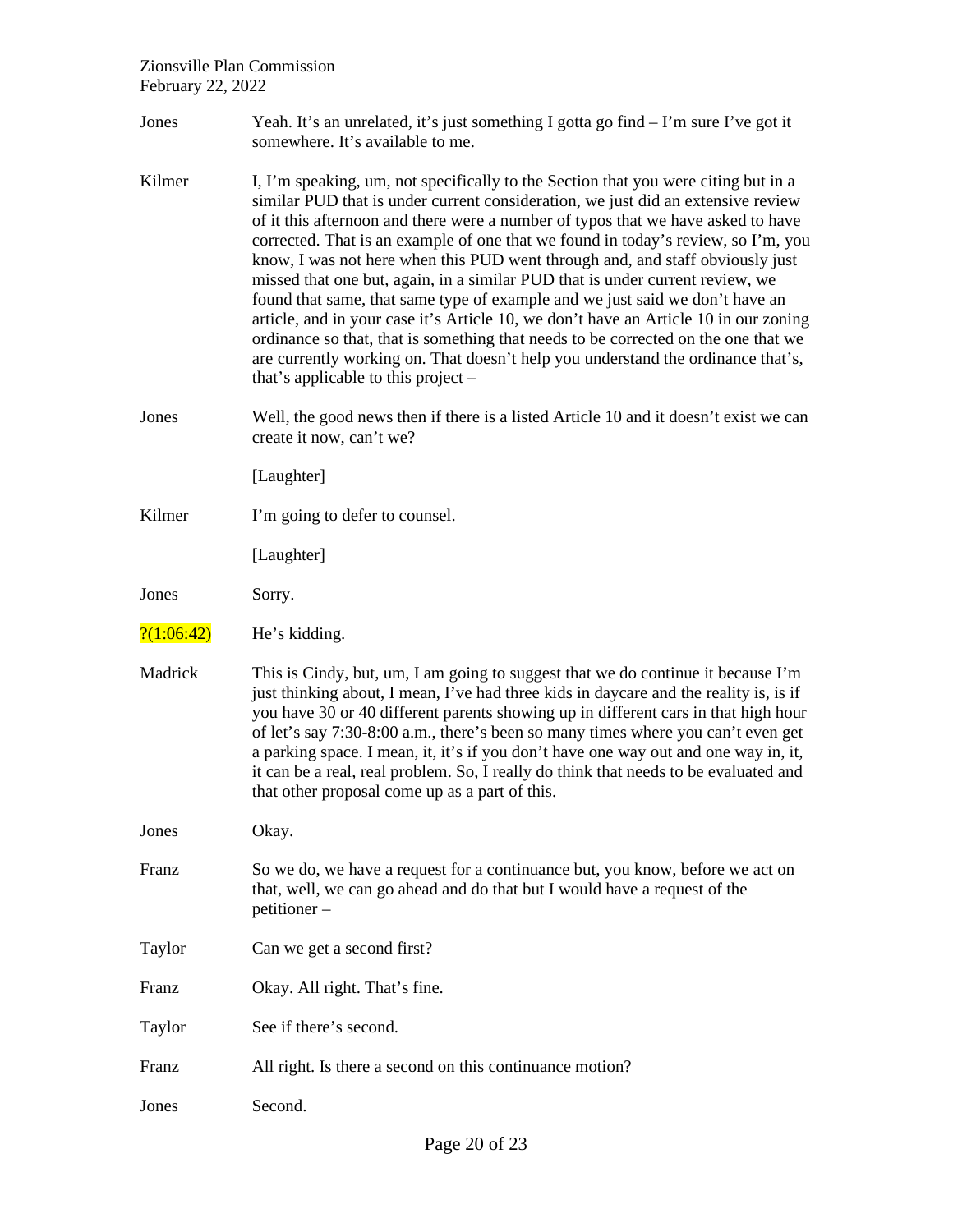| Taylor        | Great.                                                                                                                                                                                                                                                                                                                                                                                                                                                                                                                                                                                                                    |
|---------------|---------------------------------------------------------------------------------------------------------------------------------------------------------------------------------------------------------------------------------------------------------------------------------------------------------------------------------------------------------------------------------------------------------------------------------------------------------------------------------------------------------------------------------------------------------------------------------------------------------------------------|
| Franz         | All right, so, we've got a motion and a second. Um, I would ask the petitioner, I<br>mean, it looks like this is going to be continued. I can't predict what everyone's<br>going to vote but I think I might be right on this one. Can we see what type of<br>commitment language you have relative to the drive space through your property<br>and the adjacent properties? I would like to understand that better to see if that's<br>really going to be the type of relief that you think it's going to be.                                                                                                            |
| <b>Bagley</b> | Sure.                                                                                                                                                                                                                                                                                                                                                                                                                                                                                                                                                                                                                     |
| Franz         | And then I, I guess I'd also like to see if Henke, yeah, Henke Development has, if<br>they can give us an opinion on how they anticipate that to work also. I mean<br>that's critical to, you know, what you are trying to do with this childcare. So, I<br>would ask that be provided next meeting. Is there anything else anybody would<br>like to ask for?                                                                                                                                                                                                                                                             |
| Jones         | No, that's fine.                                                                                                                                                                                                                                                                                                                                                                                                                                                                                                                                                                                                          |
| <b>Bagley</b> | If I may just clarify $-$ so what we'll be providing will be the commitment<br>language to any agreements relative to our property and the property to the south<br>and for any properties that are, you know, intended to connect even further on<br>down in those consecutive lots and then when you say what, you would also like<br>to see if Henke can give an idea as to how the circulation would work, um, are<br>you looking for a, um, something concepted, a conceptual site plan that, that has<br>ours, our site plan connect, you know, dropped in? I just want to be clear on the<br>expectation for that. |
| Franz         | It's one of those things that if we see the language that you guys are committing<br>to with your property, that may address that second part because that will say a<br>lot as to what the expectation is -                                                                                                                                                                                                                                                                                                                                                                                                              |
| <b>Bagley</b> | Sure.                                                                                                                                                                                                                                                                                                                                                                                                                                                                                                                                                                                                                     |
| Franz         | To allowing, I mean, it's going to become like a secondary street, I mean, let's be<br>honest. If, if, you know, so, I, I just want to understand how that's going to work.<br>Because if it doesn't work then it's all going to back up back to Frederick Place<br>and you've got to remember there's, there's continued discussion of the<br>development for the north which is going to be laying traffic onto that also. But, I<br>mean, we're just dealing with yours right now and the -                                                                                                                            |
| <b>Bagley</b> | Of course, yes, yeah.                                                                                                                                                                                                                                                                                                                                                                                                                                                                                                                                                                                                     |
| Franz         | So. So at least the language and if you, if you don't feel the language is, I would<br>like, I mean, let's get Henke in here, somebody from Henke and explain. Let,<br>they're the guys who drafted this, they're the ones who are requiring it. Let's get<br>them in here and see what they've got to say about it and how they anticipate this<br>to work. Is that fair?                                                                                                                                                                                                                                                |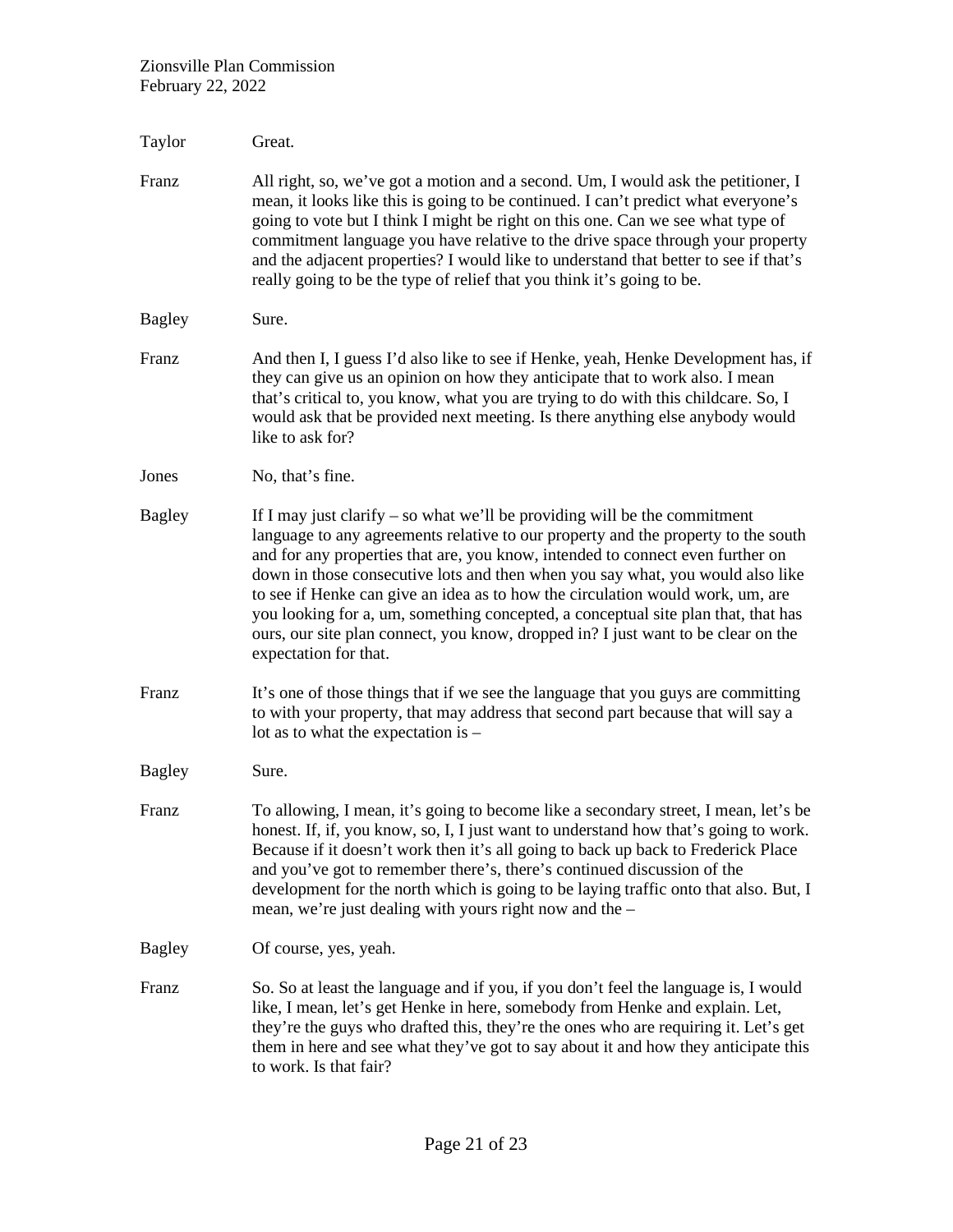| Wiseman       | This is Chris Wiseman. I'll reach out to Phil and make him aware of this issue. I<br>think he does have some rough site plans, Melanie.                                                                                                                                                                                     |
|---------------|-----------------------------------------------------------------------------------------------------------------------------------------------------------------------------------------------------------------------------------------------------------------------------------------------------------------------------|
| <b>Bagley</b> | He does, uh-huh.                                                                                                                                                                                                                                                                                                            |
| Wiseman       | They'll need, uh, I agree, I think, it would've been really nice if he, if they were<br>present today but, um, we'll make sure they're here next time and provide any<br>information before the next meeting.                                                                                                               |
| Franz         | All right. We would appreciate that. Um, we've got a motion to second. Is there<br>any further discussion? Wayne are you going to take roll?                                                                                                                                                                                |
| DeLong        | Yes. Mr. Jones?                                                                                                                                                                                                                                                                                                             |
| Jones         | Aye.                                                                                                                                                                                                                                                                                                                        |
| DeLong        | Mrs. Walker?                                                                                                                                                                                                                                                                                                                |
| Walker        | Aye.                                                                                                                                                                                                                                                                                                                        |
| DeLong        | Mrs. Adams?                                                                                                                                                                                                                                                                                                                 |
| Adams         | Aye.                                                                                                                                                                                                                                                                                                                        |
| DeLong        | Mrs. Madrick?                                                                                                                                                                                                                                                                                                               |
| Madrick       | Aye.                                                                                                                                                                                                                                                                                                                        |
| DeLong        | Mr. Franz?                                                                                                                                                                                                                                                                                                                  |
| Franz         | Aye.                                                                                                                                                                                                                                                                                                                        |
| DeLong        | Mrs. Grabianowski?                                                                                                                                                                                                                                                                                                          |
| Grabianowski  | Aye.                                                                                                                                                                                                                                                                                                                        |
| Franz         | All right. The continuance is granted. We will see you next month on March $21^{st}$ .                                                                                                                                                                                                                                      |
| <b>Bagley</b> | Thank you so much.                                                                                                                                                                                                                                                                                                          |
| Franz         | Thank you.                                                                                                                                                                                                                                                                                                                  |
| Wiseman       | Thank you.                                                                                                                                                                                                                                                                                                                  |
| Franz         | Is there any other matters to be considered? Anybody have anything? Wayne?                                                                                                                                                                                                                                                  |
| DeLong        | I just have a very brief advertisement for our part 2 of the community<br>conversation related to the Town Council engaging their counsel as well as other<br>individuals to propose a, as reaction to the public seeking conversation about a<br>historic preservation commission, the creation of a historic preservation |